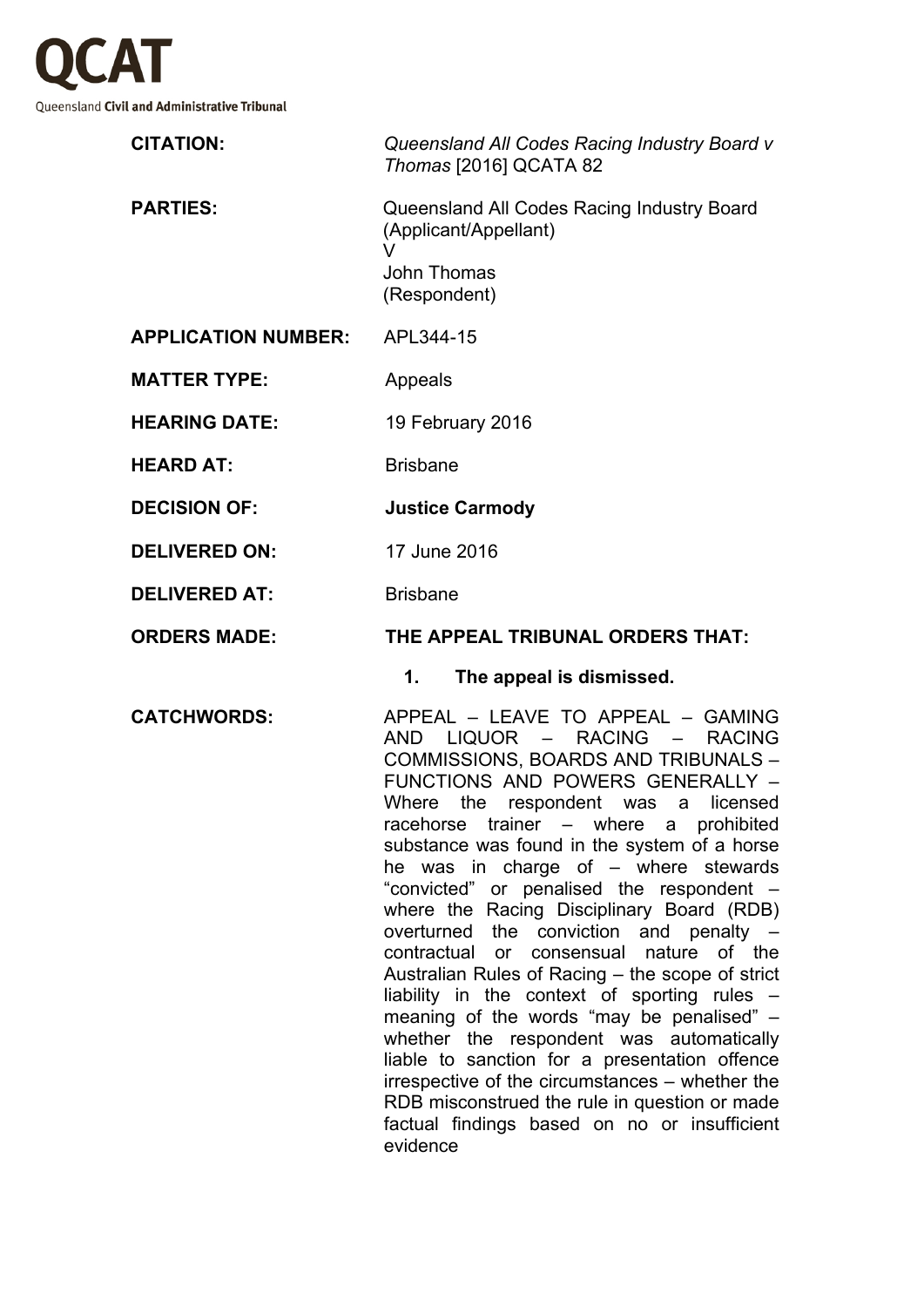*Australian Rules of Racing* articles 2, 4, 7, 8, 177, 17, 196

*Criminal Code* 1899 (Qld) ss 36, 289

*Criminal Code Act* 1995 (Cth) ss 9.2, 12.5

*Racing Act* 2002 (Qld) ss 9AF, 149ZE(3), 149ZX(1)(b), 155(2), (5)

*Penalties and Sentences Act* 1999 (Qld) s 4

*Australian Iron and Steel Pty Ltd v Environment Protection Authority (No. 2)* (1992) 29 NSWLR 497

*Bita v Racing Queensland* [2014] QCAT 460

*Bonsor v Musician's Union* [1945] 1 Ch 479

*Caddigan v Grigg* [1958] NZLR 708

*R v City of Sault Ste Marie* (1978) 85 DLR (3d) 161

*R v Disciplinary Committee of the Jockey Club; ex parte Aga Khan* [1993] 1 WLR 909

*Finance Facilities Pty Ltd v Federal Commissioner of Taxation* (1971) 127 CLR 106

*Gasser v Stinson* [1996] EWCA Civ (20 December 1996)

*Harmer v Grace* [1980] Qd R 395

*Harper v Racing Penalties Appeal Tribunal of Western Australia* (1995) 12 WAR 337

*Hafza v Director General of Social Security*  (1985) 6 FCR 444

*He Kaw Teh v The Queen* (1985) 157 CLR 523

*House v The King* (1936) 55 CLR 499

*Leach v R* (2007) 230 CLR 1

*Lee v Showmen's Guild of Great Britain* [1952] 2 QB 329

*Lewis v Jones* 4 B.&C. 506

*Lim Chin Aik v R* [1963] 1 All ER 223

*MacQueen v Frackleton* (1909) 8 CLR 673

*MacDougall v Paterson* (1880) 5 App Cas 214

*Maynard v Racing Penalties Appeal Tribunal of Western Australia* (1994) 11 WAR 1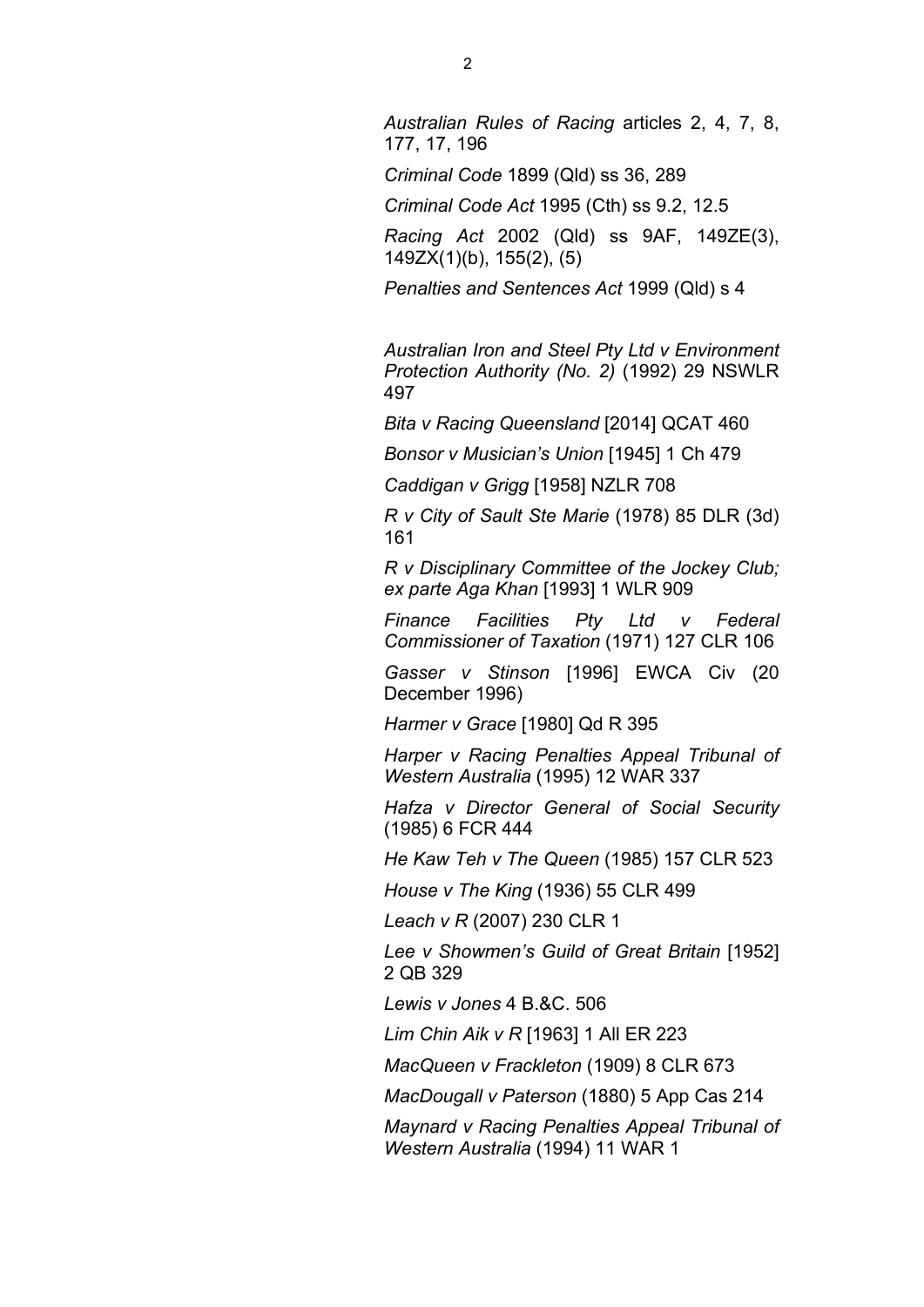*Meyers v Casey* (1913) 17 CLR 90 *Military Rehabilitation and Compensation Commission v May* [2016] HCA 19 *Peacock v The King* (1911) 13 CLR 619 *Proudman v Dayman* [1941] 67 CLR 536 *Rogerson v Racing New South Wales* (Sydney, Monday 25 June, 2007) *Traverner's Case* (1681) T Raym 446 *Tucker v Auckland Racing Club* [1956] NZLR 1 *R v Wadley; ex parte Burton* [1976] Qd R 286 *Wallace v Queensland Racing* [2007] QDC 168 *Webb v Racing Queensland* [2011] QCAT 44 *Wilander v Tobin* [1996] EWCA Civ (20 December 1996)

# **APPEARANCES and REPRESENTATION:**

| APPLICANT/APPELLANT | A C Freeman, Counsel for applicant. |
|---------------------|-------------------------------------|
| <b>RESPONDENT</b>   | D P Strong, Counsel for respondent. |

## **REASONS FOR DECISION**

- $[1]$  Racing Queensland  $(RQ)^1$  appeals as of right by way of rehearing against a decision of the Racing Disciplinary Board (RDB) on a question of law.<sup>2</sup>
- [2] The key question to be decided is whether the respondent is legally liable to be penalised for an anti-doping violation under the Australian Rules of Racing (AR's).

### **The context**

- [3] RQ is the former control body for all codes of racing within the State. At the time in question it administered the sport for the benefit of the industry as a whole.<sup>3</sup> This relevantly involved making and enforcing the AR's, conducting inquiries into racing-related matters and imposing or annulling any penalty for rule contraventions.<sup>4</sup>
- [4] It goes without saying that RQ's statutory rule-making authority and regulatory autonomy should not to be arbitrarily interfered with by an external body on the basis of its own subjective beliefs about their content, but that does not mean it can unilaterally make and enforce any rules it

<sup>1</sup> Renamed and reconstituted as the Queensland Racing and Integrity Board under the *Racing Integrity Act* 2016 (Qld).

<sup>2</sup> *Racing Act* 2002 (Qld) ("*Racing Act*") ss 155(2), (5).

<sup>3</sup> Ibid s 9AF.

<sup>4</sup> AR.7(iii)(b)-(d),(f),(i).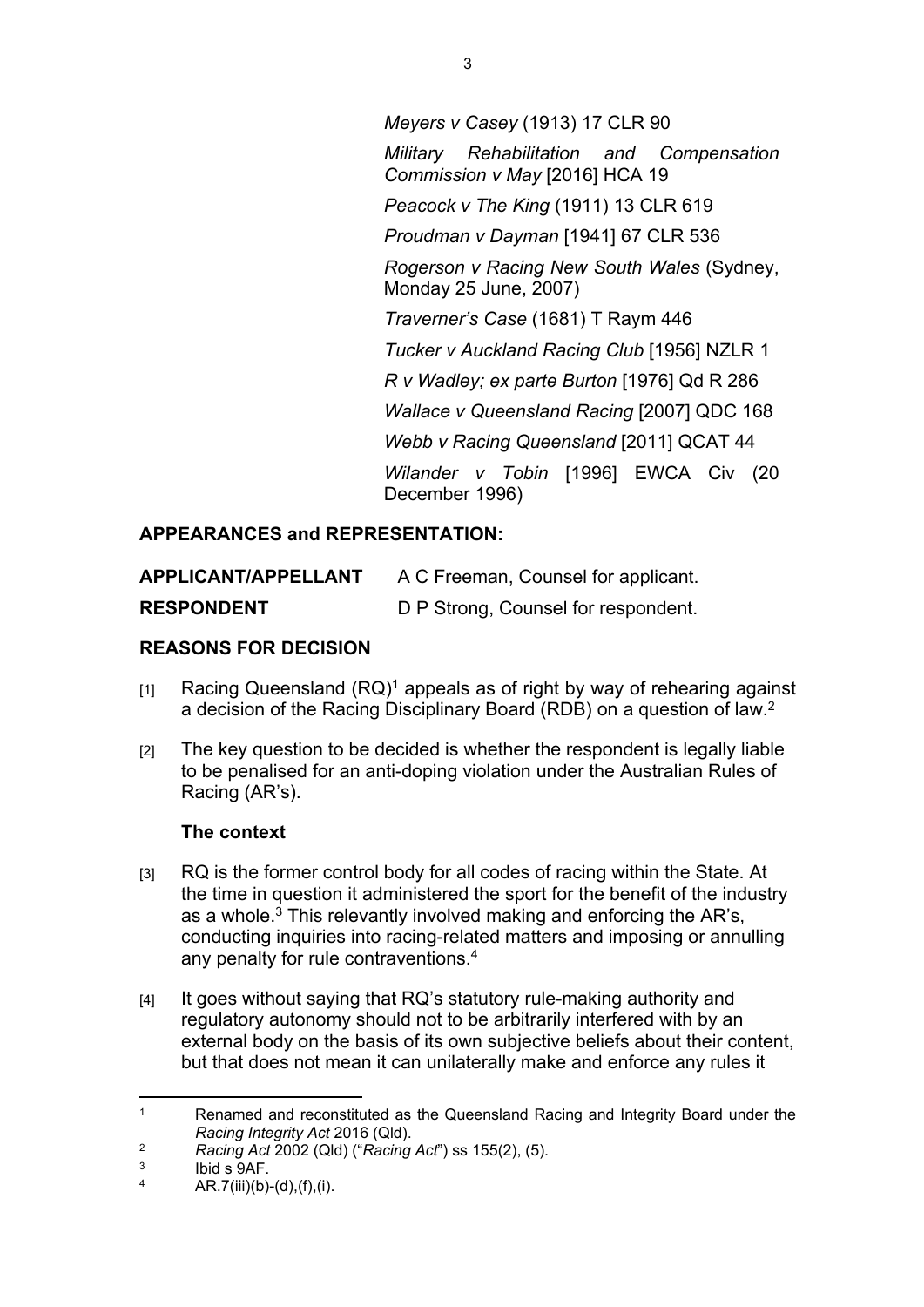likes. There are significant fairness, reasonableness and policy constraints.

- [5] The respondent is a licensed trainer who "agreed" to be bound by the AR's as a condition of his participation in racing<sup>5</sup> even though he is obviously not in a position to reject or vary any of them if he wanted RQ to issue him with a licence. $6$
- [6] RQ has disciplinary jurisdiction and powers over him authorising it to "sit in judgment"<sup>7</sup> on his conduct, derived from his submission submit to the  $AR's.<sup>8</sup>$
- [7] RQ's investigative and penalising functions were discharged by stewards.<sup>9</sup> Subject to appeal rights, a penalty imposed by stewards on behalf of RQ for an  $AR^{10}$  contravention is final.<sup>11</sup> The details of any disciplinary action taken against a participant by  $RQ$  may be publicised in the media.<sup>12</sup>
- [8] Publicity is a penalty in its own right and plays an important role in ensuring other penalties are effective but, of course, the most powerful potential penalty for a rule violation in regulated regimes like the racing industry are disqualification of a horse and revocation or suspension of license.
- [9] After winning a race at the Ipswich Turf Club in 2014, a horse the respondent was in charge of returned a positive test for the prohibited muscle relaxant, hyoscine. AR.178 provides:

"… when any horse that has been brought to a racecourse for the purpose of engaging in a race and a prohibited substance is detected in any sample taken from it prior to or following its running in any race, the trainer and any other person who was in charge of such horse at any relevant time **may be penalised.**"(emphasis added)

- [10] Despite an "exhaustive examination of all possibilities", neither the quantity nor likely source of the hyoscine could be identified.
- [11] The respondent conceded presenting a contaminated horse for racing but complained that the stewards' investigations were carried out at:

"such a late point in time after the event that it must lead one to a conclusion that there was a distinct possibility that the substance could have been ingested … through the feed that had been purchased from a (reputable) feed merchant or through the grazing on the grasses and parts of the plant crab-apple that were known to constitute traces of

<sup>5</sup> AR.2.

<sup>6</sup> <sup>6</sup> cf *Caddigan v Grigg* [1958] NZLR 708.

<sup>7</sup> *Lee v Showmen's Guild of Great Britain* [1952] 2 QB 329.

<sup>8</sup> *Harper v Racing Penalties Appeal Tribunal of Western Australia* (1995) 12 WAR 337.

<sup>9</sup>  $^{9}$  AR.8(e),(g),(j).

Under AR.196, standard penalties for a rule violation include disqualification, suspension, reprimand or fine.

 $11$  AR.4.

 $AR.8(x)$ .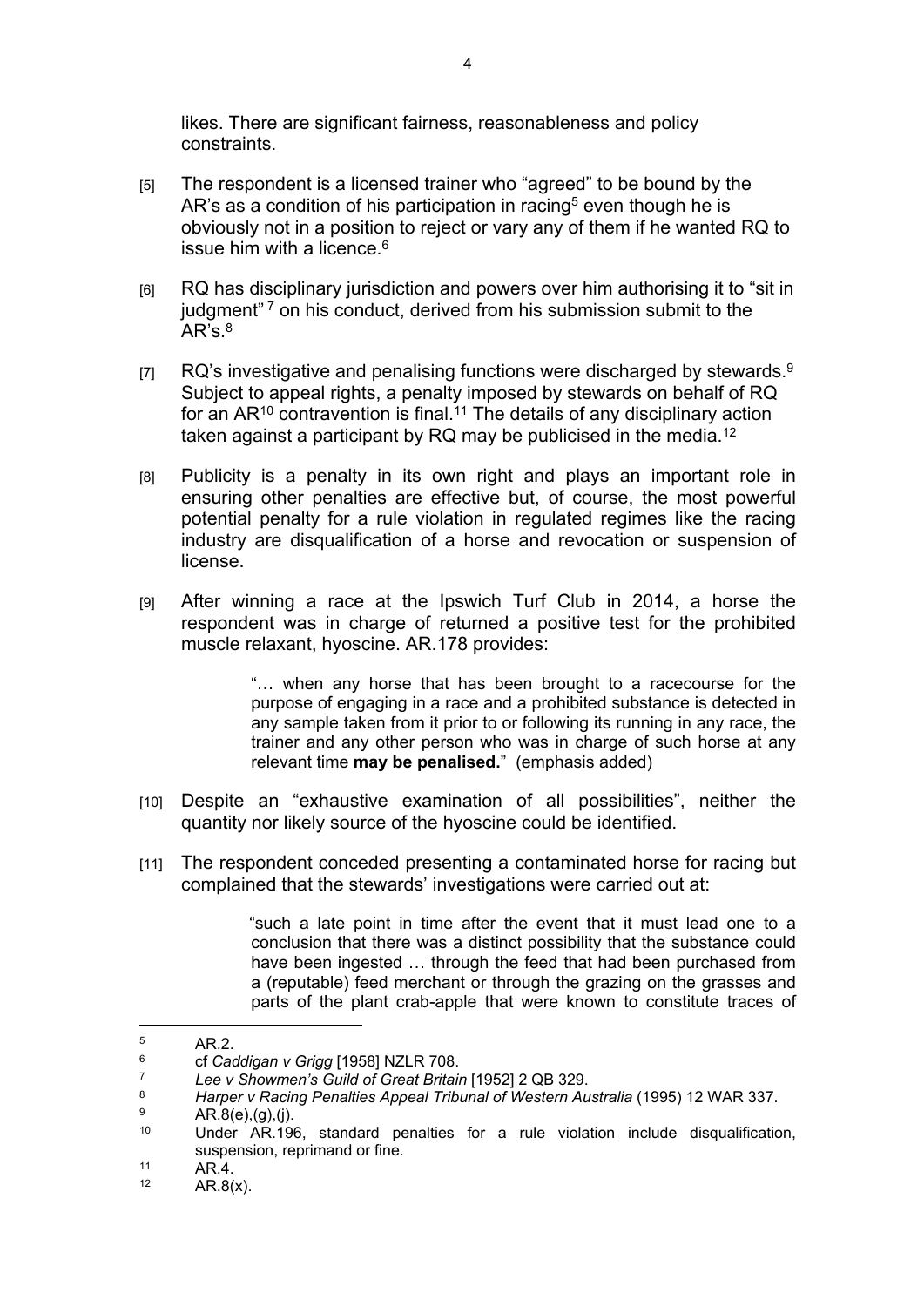hyoscine in differing degrees and at differing times of maturity … and had been removed from the parklands area on which (the horse) grazed on a regular basis…".

- [12] The stewards "convicted" and fined the respondent \$2,000 for a so-called presentation "offence" against AR.178 based on the apparent understanding that liability for breaching AR.178 arises on proof of the physical act of presentation (a positive analytical result) irrespective of how, why or how much of the drug was in the horse's system, or to what effect, intended or otherwise.
- [13] Dissatisfied with such a narrow interpretation of the rule, the respondent appealed to the RDB<sup>13</sup> contending that his obligation to observe the AR's does not extend to being held liable for breaching them on the basis of a misinterpretation or misapplication.
- [14] The RDB appeal was heard by way of rehearing on the original, and any additional, materials allowed.<sup>14</sup> This means the RDB's role is to conduct a full review and, regardless of proven error,<sup>15</sup> make any decision that the stewards could have in the first place.
- [15] The respondent argued that he was not liable for a sanctionable presentation because there was evidence capable of supporting the conclusion he had "personally done nothing wrong".
- [16] The RDB found that:
	- (a) "some purely unknown element had been the contributing factor to the existence and the finding of the substance in question";
	- (b) "… all the evidence provided by the (the respondent on appeal) would indicate that at the relevant time there more likely than not was hyoscine in either the feed utilised in the stable or in the grasses and crab-apple weeds upon which the horse grazed … (and);
	- (c) "… the presentation of that substance was more likely than not as a result of that feed or grass material and not by anything done by the trainer in question".

and set aside both the conviction and penalty on the basis that:

(i) the phrase *may be penalised* in AR.178 "allows the stewards the opportunity of not imposing a penalty and, at the same time, of not recording a conviction", and

<sup>13</sup> Since abolished and replaced by a system of internal and external review.

<sup>14</sup> *Racing Act* s 149ZE(3).

Ibid s  $149ZX(1)(b)$ .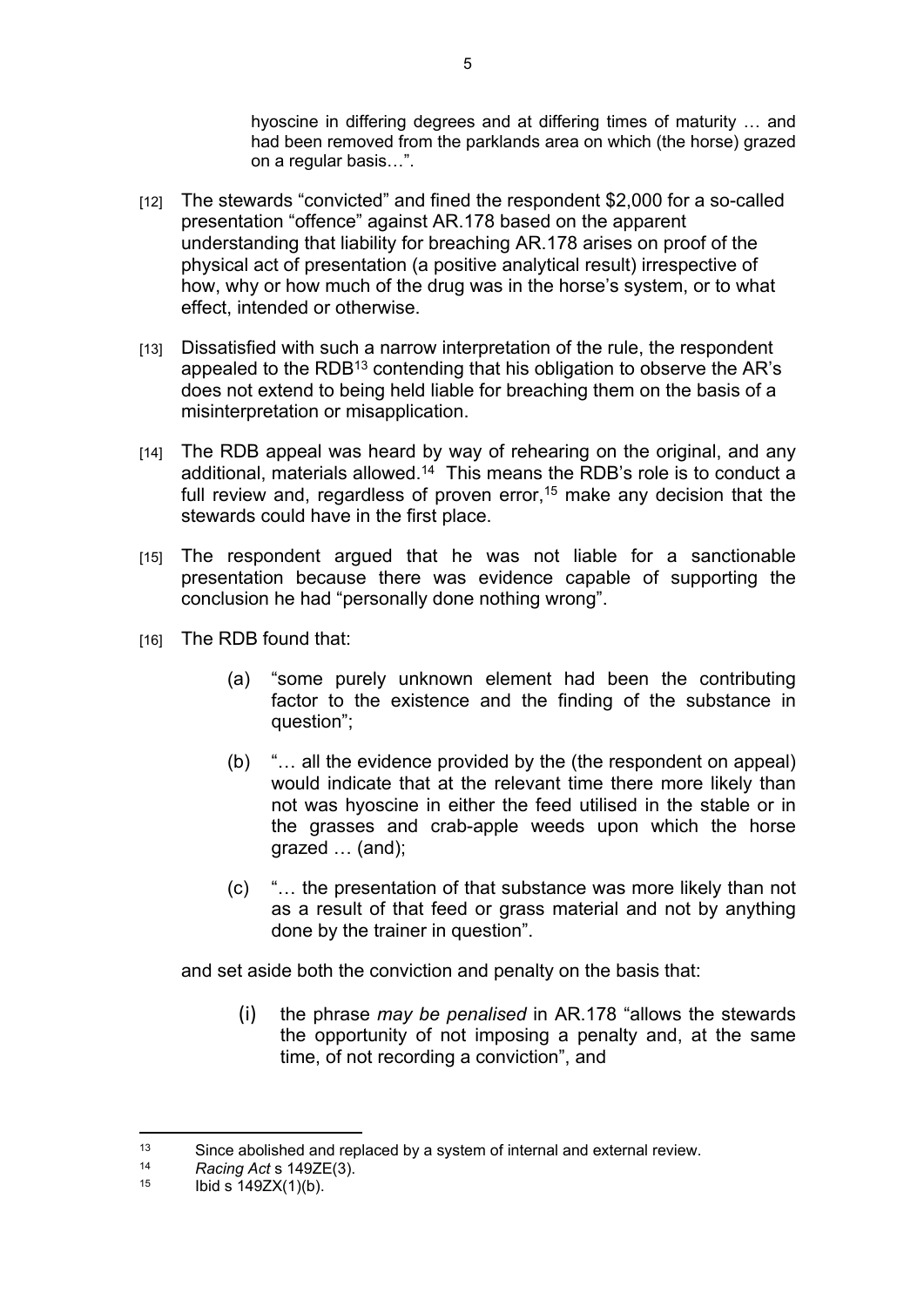- (ii) the penalisation power was exercisable only where "the stewards can be satisfied that there is no other possible (presumably innocent) explanation for the finding of the substance".
- [17] This unexpected outcome is criticised by RQ as legally wrong because it (a) misconstrued AR.178, (b) reversed the onus of proof and (c) reached unreasonable conclusions on no or insufficient evidence. On this basis, it argues for the conviction to be reinstated and the discretion as to penalty be re-exercised under s 146 of the *Queensland Civil and Administrative Tribunal Act* 2009 (Qld) (the "QCAT Act").

#### **The rival submissions**

- [18] As a matter of both logic and law, the penalisation power conferred in AR.178 is contingent on an evidence-based finding of liability which, in turn, depends on (a) the provable coexistence of both the physical and any mental components of defined misconduct and (b) the non-existence of any available defences.
- [19] According to RQ, AR.178 is widely accepted in the industry to be a strict liability offence, and points to a concession to that effect made in *Bita v*  Racing Queensland,<sup>16</sup> and also cites Webb v Racing Queensland,<sup>17</sup> in support of that position.
- [20] What it means by "an offence of strict liability" is more fully explained at [21] of RQ's written submissions:

"… **if there is evidence of a horse having been presented at a racecourse for racing with a prohibited substance in its system, the person in charge of the horse has committed a breach of the rules and is therefore liable to be penalised**. There is no onus on the stewards to establish any intent or actual administration of the prohibited substance by the person. It simply requires proof of such a substance in the horse's system at the time of presentation." (emphasis added)

[21] And at [24]:

"Hence the correct approach in interpreting Rule 178 is to firstly consider whether there is sufficient evidence of a horse being presented for racing with a prohibited substance in its system. If there is such evidence, as there was in the current matter, then a breach of the rule has been made out. Then it is a matter of considering whether any mitigating circumstances are present which might call for the trainer to be treated more leniently in terms of penalty than would ordinarily be the case."

[22] In other words, a positive result constitutes, not just evidences, a contravention; and the act a person in charge of a racehorse is liable for

 $^{16}$  [2014] QCAT 460 [4].

 $[2011]$  QCAT 44.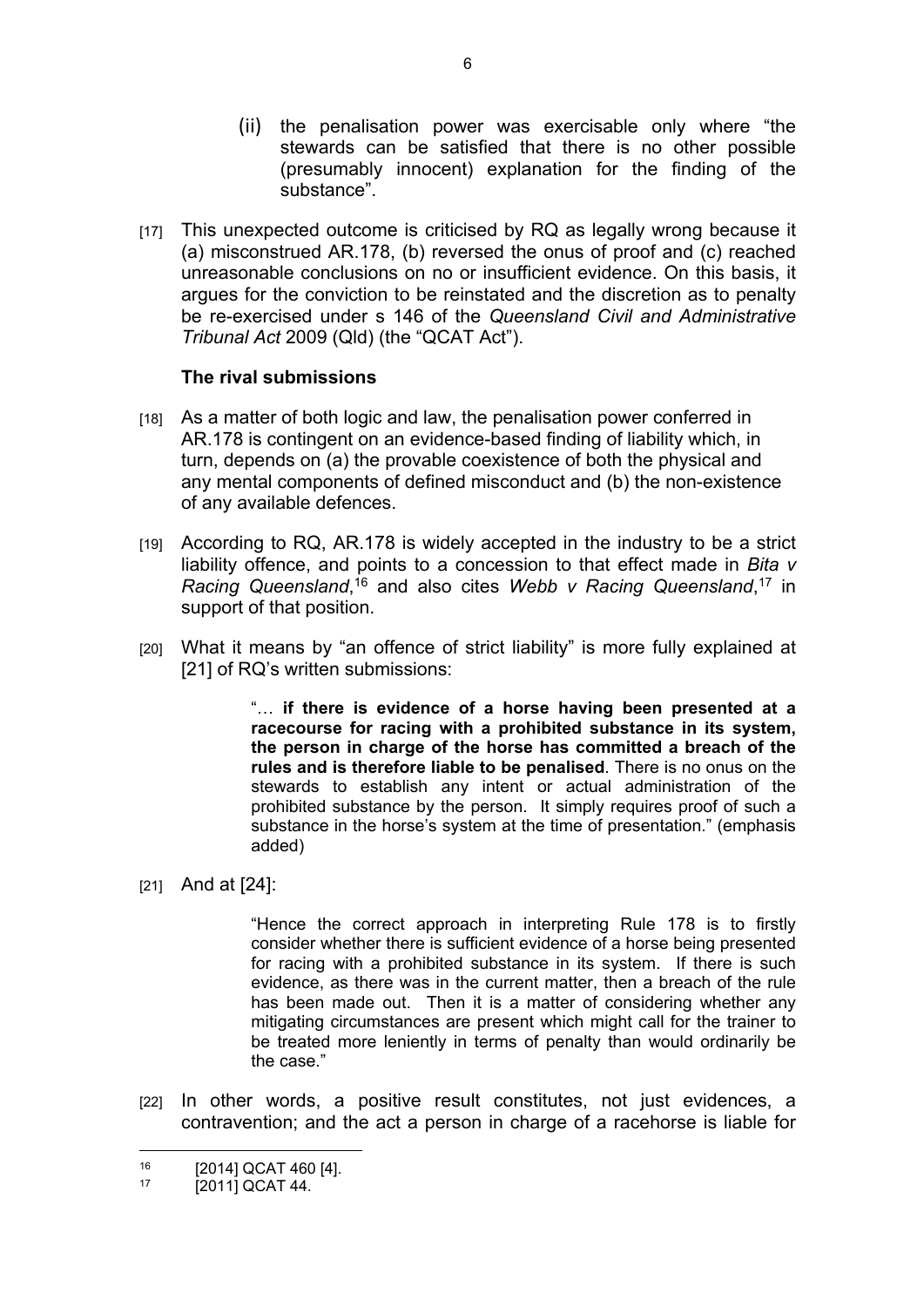under AR.178 is voluntarily allowing (or not preventing) the detection of a prohibited substance in the system of a racehorse before or after racing.

- [23] On this basis, it is immaterial whether the presentation was desired, intended, accidental, foreseen or even foreseeable. Effect, timing, quantity, source and purpose are all irrelevant to liability even if the respondent can establish that he had not acted intentionally or negligently. The only role fault or blameworthiness plays is as an aggravating or mitigating penalisation factor.
- [24] The thrust of RQ's argument seems to be that, because AR, 178 is aimed at stopping cheating and protecting animal welfare, it imposes an onerous and active – not merely passive – duty of care on trainers and other racehorse handlers to take effective steps to prevent the ingestion or administration of prohibited substances.<sup>18</sup> To ensure that duty is met. proof of presentation (a failed drug test) breaches AR.178 and enlivens RQ's power, coupled with an imperative command, to penalise the culprit.
- [25] This concept of strictness goes much further than establishing a presumption of guilt. It tends to conflate the very different notions of liability and penalty by, in effect, making a horse handler *absolutely* (not merely *strictly*) liable to a mandatory sanction for a presentation offence despite a reasonable excuse or extenuating circumstances.
- [26] The respondent argues against such a restrictive approach on the ground that it is likely to produce unjust results, especially where neither proven culpability nor actual negligence is involved. He proposes a much more nuanced test under which the degree of mental fault is the key determinant of the incidence of both liability and penalty.

### **The liability principles**

- [27] Although we are all morally answerable to each other for the natural consequences of what we do, a person is not normally held personally liable to any formal penalty or state-sanctioned punishment for unwilled acts (or omissions) or unintended events; and cannot be held accountable to the rest of the community for prohibited conduct (*actus reus*) unless it is (a) contrary to a regular law or rule (*nulla poena sine lege*) and (b) morally guilty or culpable (*mens rea*).
- [28] Thus, some degree of fault is invariably presumed to be a pre-condition of any sort of penal liability unless the contrary is clearly stated – as is often done in public health and welfare based regulations where liability lies somewhere between full fault (i.e. the default position) and no fault (or absolute).
- [29] There is, of course, a middle path under which liability and any automatic consequences for a positive post-race analytical result (e.g. loss of

<sup>18</sup> cf the comments of Bingham MR in *R v Disciplinary Committee of the Jockey Club; ex parte Aga Khan* [1993] 1 WLR 909, 914.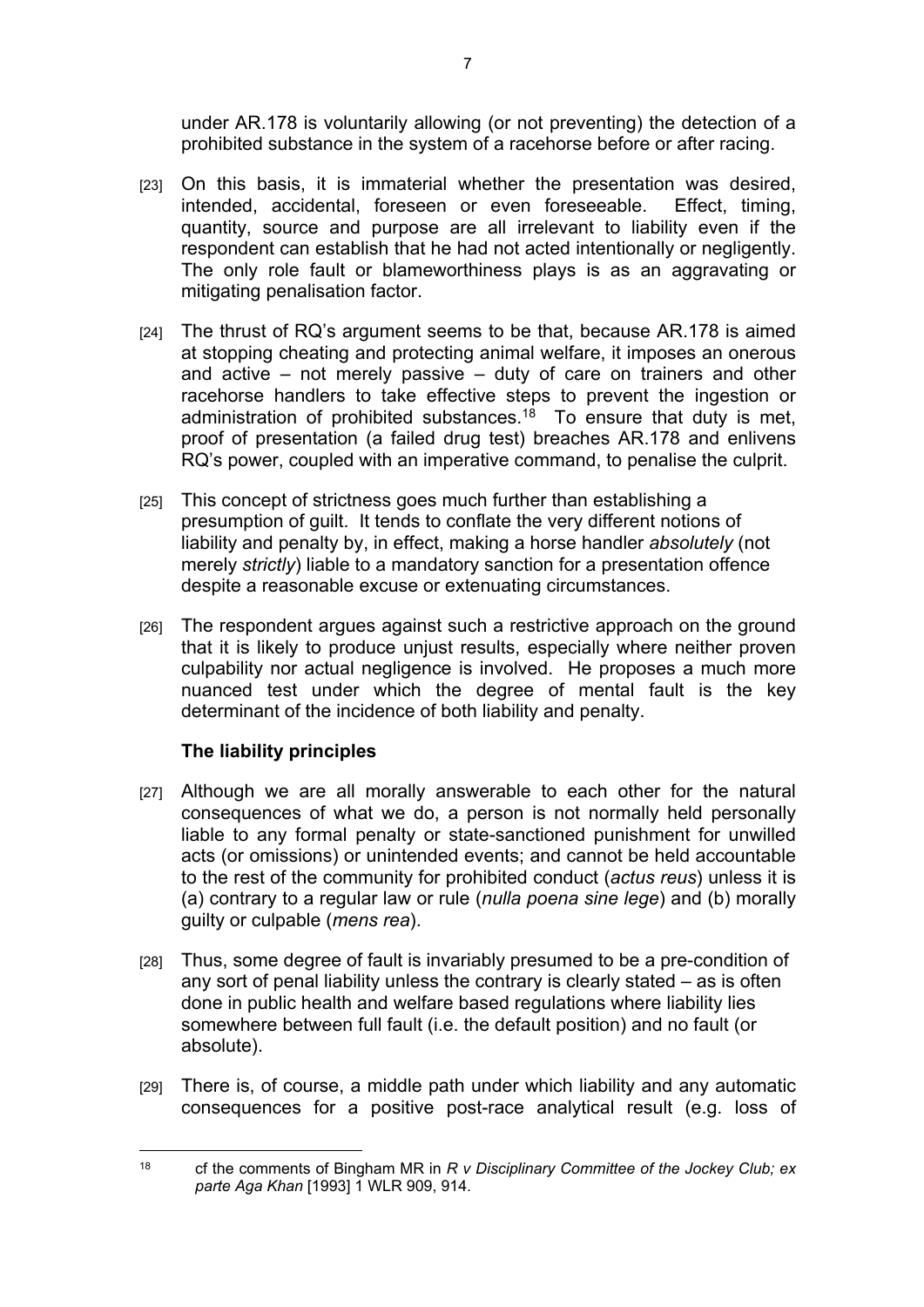prizemoney and disqualification of the horse)<sup>19</sup> is automatic with the question of personal liability to a penalty of the person in charge of the horse (such as a fine or suspension) depending on the assessed degree of fault.

- [30] This approach reflects the prevailing social consensus that punishing a person based solely on what he or she did and ignoring what was intended, known or believed is a primitive response inconsistent with basic norms and values governing the construction of punitive statutes.
- [31] But "guilt" is not always measured in exactly the same way in all cases and there is a danger in uncritically transposing principles derived from one area of the law to another.<sup>20</sup>
- [32] Conduct meriting social denunciation and the odium of moral turpitude is the in another province of the criminal law.<sup>21</sup> Culpability is the key determinant. The fault element for liability to criminal punishment for an offence is usually intention or knowledge. Where an intention to cause a specific result is required, knowledge, belief or foresight of the likelihood (recklessness) of the result being produced by particular conduct is not sufficient proof.
- [33] Negligence (falling short of the expected standard of care involving varying degrees of unacceptable risk-taking) does not generally give rise to criminality<sup>22</sup> unless clearly stipulated or necessarily implied.<sup>23</sup>
- [34] Since the enactment of Queensland's *Criminal Code* in 1899, the principles governing non-negligent criminal responsibility apply equally to all offences against statute-based laws within the State.<sup>24</sup> The effect is that defences such as accident, insanity and intoxication can relieve a person from liability because they incapacitate free will and displace volition or mental control and, therefore, moral fault; while duress, mistake and selfdefence either fully or partially justify illegal conduct or excuse the person responsible (or liable) from any legal consequences.
- [35] As the High Court explained in *He Kaw The v The Queen* (a drug importation case), under this regime, a person will not be guilty of a statutory or regulatory **offence** if the prohibited act (e.g. selling cars or driving without a licence) was committed "… under an honest and reasonable mistake as to the existence of facts which, if true, would have made his act innocent."<sup>25</sup>

 $19$  cf AR.177.<br>  $19$  Lauri Tara

<sup>20</sup> Lauri Tarasti, 'The Athlete's Liability for Doping' (2005) 43, *Bulletin of International Consul of Sport Science and Physical Education*, 3.

<sup>21</sup> Australian Law Reform Commission, *Principled Regulation: Federal Civil and Administrative Penalties in Australia*, No. 95 (2002) 25.

<sup>22</sup> *Proudman v Dayman* [1941] 67 CLR 536, 538-541.

<sup>23</sup> See for example *Criminal Code* 1899 (Qld) s 289.

 $\frac{24}{25}$  Ibid s 36.

<sup>25</sup> (1985) 157 CLR 523.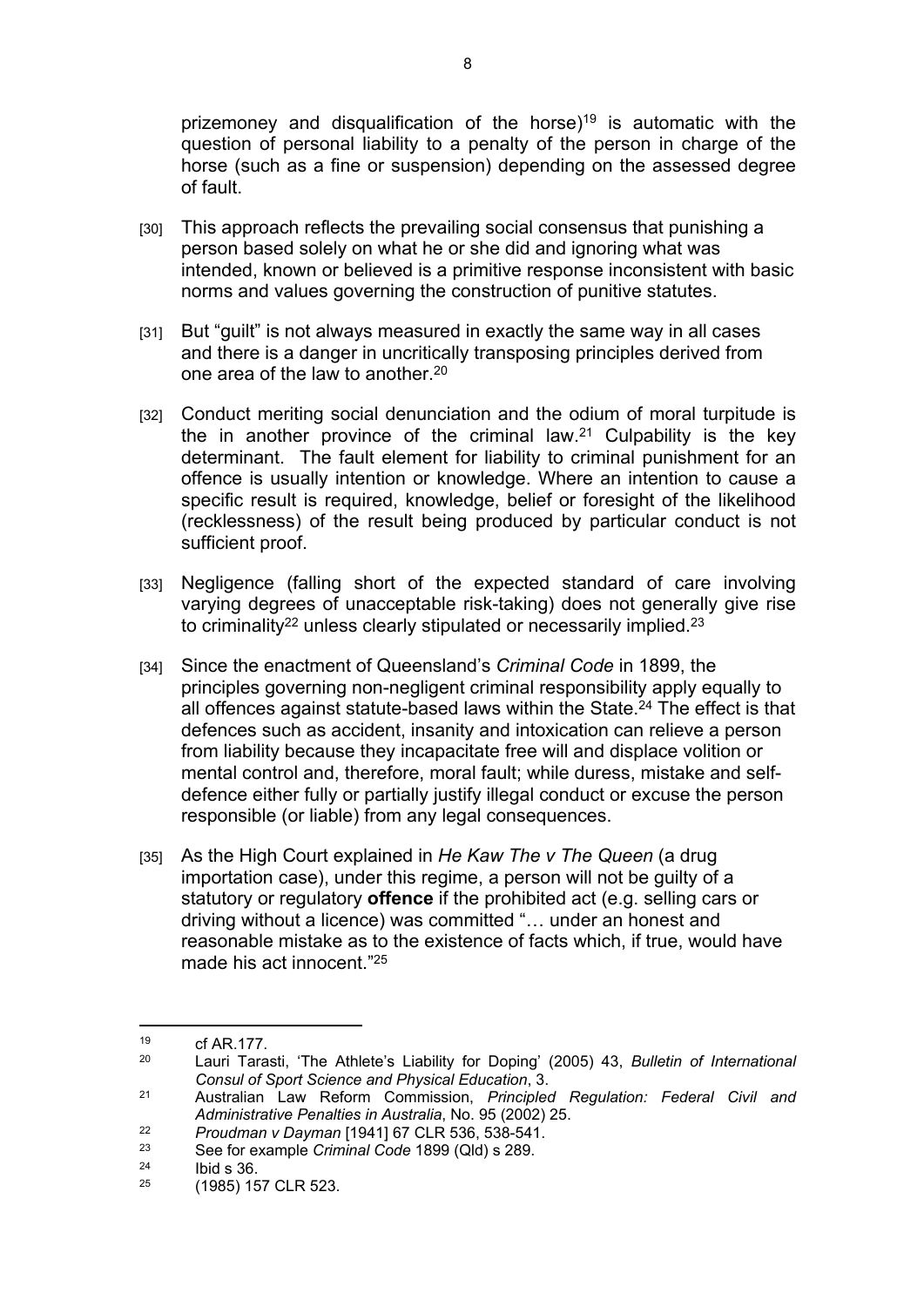- [36] The word "offence" is traditionally reserved for criminal breaches of the law dealt with by the courts. Contravention are more commonly used to classify civil wrongdoing or regulatory noncompliance. Because breaching AR.178 is not an "offence" against the statue law of Queensland<sup>26</sup> the provisions of the *Criminal Code* relating to criminal responsibility (including recognised criminal excuses) do not apply.
- [37] In this respect, AR.178 can be compared with the Australian Harness Racing Rules. Rule 190(1) requires a horse to be presented for a race free of prohibited substances. Sub-rule (2) provides that if a horse is presented for race otherwise than in accordance with sub-rule (1), the trainer is "guilty of an offence".
- [38] Despite their legislative source and designated status as a statutory instrument,<sup>27</sup> the AR's create a voluntary association of individuals bound together by their terms in much the same way as a church congregation<sup>28</sup> intended to have "coercive effect (at least in theory) consensually or contractually, not by legislative force"29 but in practice are "more like bylaws"<sup>30</sup> than a contract between mutually consenting equals.
- [39] Fundamentally, the AR's are a mechanism to regulate the racing industry via their capacity to enforce compliance with industry aims by insisting on higher standards of care.
- [40] They are directed at "the smooth running of social and economic structures" in regulated industries or human activities rather than flexing state muscle for public law and order objectives.<sup>31</sup>
- [41] Although the Australian concept of mistake does not traditionally include the "due diligence" doctrine,<sup>32</sup> strong grounds would be needed for implying an intention into AR.178 to expose reproachless people at risk of economic loss or reputational damage for not meeting industry standards and club expectations despite good stable security and best husbandry practices. Thus, a respondent who is able to show that all reasonable preventative steps were taken to avoid the offending conduct,  $33$  arguably, should not be penalised any more than a non-negligent one should be.
- [42] As Lord Evershed suggested in *Lim Chin Aik v R*, <sup>34</sup> where the defendant could not avoid the possibility of committing the offence taking all the care in the world, "there is no reason in penalising him and it cannot be inferred

<sup>&</sup>lt;sup>26</sup> *Wallace v Queensland Racing* [2007] QDC 168.<br><sup>27</sup> *Racing Act* s 79

<sup>27</sup> *Racing Act* s 79.

<sup>28</sup> *MacQueen v Frackleton* (1909) 8 CLR 673.

<sup>&</sup>lt;sup>29</sup> *Harper v Racing Penalties Appeal Tribunal of Western Australia* (1995) 12 WAR 337.<br><sup>30</sup> Pensor V Musician's Union [1945] 1 Ch 479 (Donning L.I).

<sup>30</sup> *Bonsor v Musician's Union* [1945] 1 Ch 479 (Denning LJ).

<sup>31</sup> Australian Law Reform Commission, *Principled Regulation: Federal Civil and Administrative Penalties in Australia*, No. 95 (2002) 25 [2.30].

<sup>32</sup> cf *Criminal Code Act* 1995 (Cth) ss 9.2 and 12.5.

<sup>33</sup> cf *Australian Iron and Steel Pty Ltd v Environment Protection Authority (No. 2)* (1992) 29 NSWLR 497, 509-10; *R v City of Sault Ste Marie* (1978) 85 DLR (3d) 161, 169-174.

<sup>34</sup> [1963] 1 All ER 223.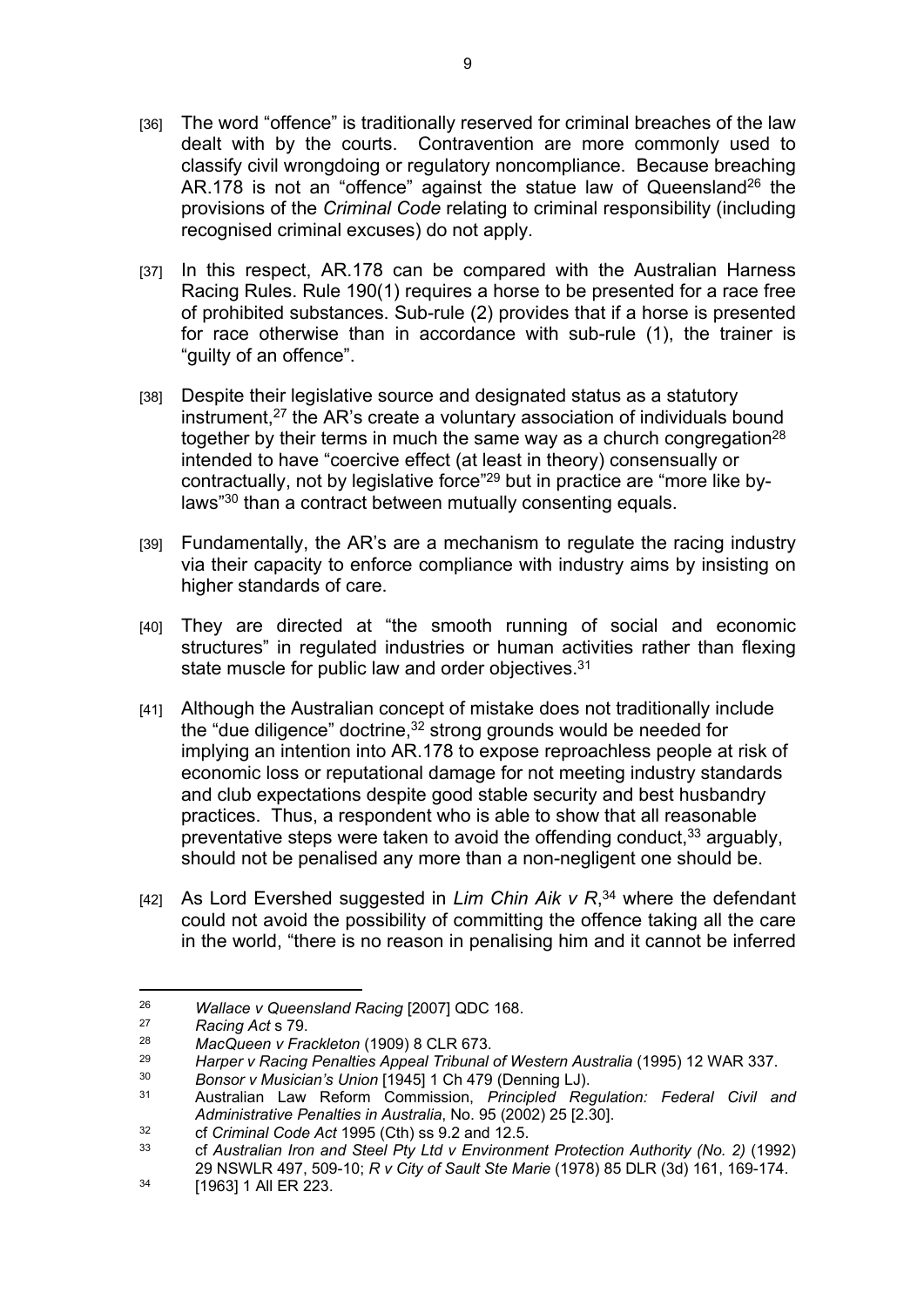that the legislature imposed strict liability merely in order to find a luckless victim".

- [43] Though closely allied with criminal punishment regulatory penalties are different in nature and function. Their main concern is not to repudiate innate immorality or denounce and discourage socially repugnant behaviour violating the collective interest of the community but to use the educative, protective, preventative and deterrent value of the penalty for control purposes.
- [44] Moreover, because non-compliance with rules can be due to carelessness as much as design it is common to see fault in the regulatory field displaced or varied as a criterion of liability, the onus of proof lightened (or even reversed) and the standard of proof lowered with a much heavier reliance placed on assumed or implied facts and circumstances.

### **Strictness in sport**

- [45] In international sports, human anti-doping rules tend to favour absolute (no fault) rather than strict (minimum fault) liability with the main focus on the degree of care and caution taken by the athlete to avoid the risk of a positive test result.
- [46] In *G v FEI*, <sup>35</sup> for instance, a rider who left her horse in a box without cleaning out the previous occupier's litter or fodder was found to be negligent and therefore guilty of a doping offence under the International Equestrian Federation (FEI) Rules when the horse's sample tested positive for a banned substance.
- [47] The World Anti-Doping Code (WADC 2.1.1), adopted by the International Swimming Federation (FINA)<sup>36</sup> and International Amateur Athletics Foundation (IAAF)<sup>37</sup> as well as most other sporting control bodies, is just as uncompromising in its stance:

Article 2.1.1 "It is each Athlete's personal duty to ensure that no Prohibited Substance enters his or her body. Athletes are responsible for any Prohibited Substance or its Metabolites or Markers found to be present in their Samples. Accordingly, it is not necessary that intent, (f)ault, negligence or knowing (u)se on the Athlete's part be demonstrated in order to establish an anti-doping rule violation under DC 2.1.

[Comment to Article 2.1.1: An anti-doping rule violation is committed under this Article without regard to an Athlete's Fault. This rule has been referred to in various CAS decisions as "Strict Liability". An Athlete's fault is only taken into consideration in determining the consequences of this anti-doping rule violation under Article 10.]"<sup>38</sup>

<sup>35</sup> (Award dated 15 January 1992) (1998) 91/53 *Digest of CAS Awards 1986-1998* 79, 89. <sup>36</sup> FINA, *Doping Control Rules*, DC 2.1.1.

<sup>37</sup> International Amateur Athletics Federation, *Competition Rules*, Article 32.2(a)(i).

<sup>38</sup> *World Anti-Doping Code*, Article 2.1.1.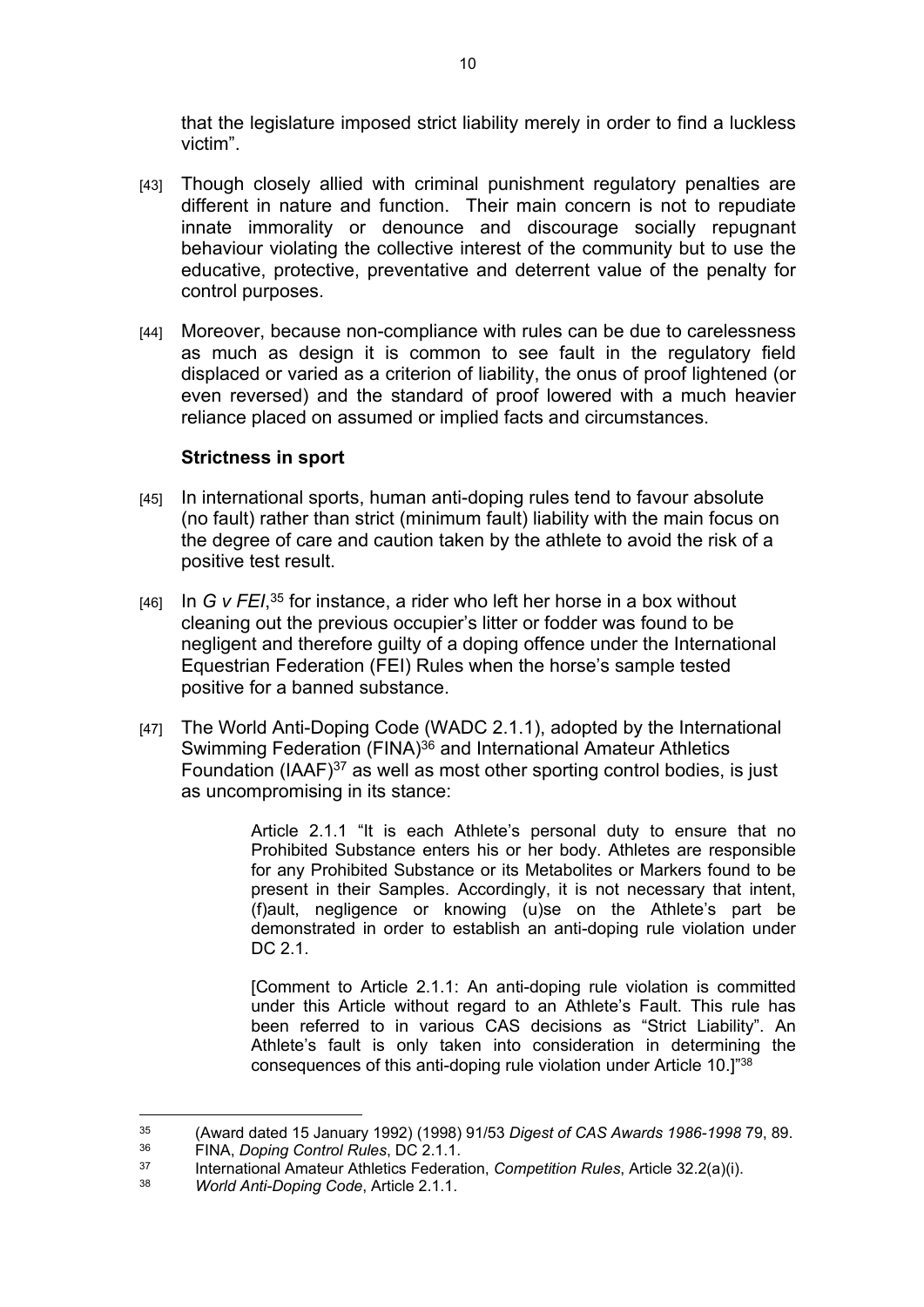- [48] The Court of Arbitration for Sport (CAS) applied WADC 2.1.1 on the basis that requiring the governing body to prove fault (and thereby allowing an athlete to avoid liability based on the lack of it) created uncertainty and was unfair to other competitors, forensically difficult and certainly too expensive.
- [49] In *N v FINA*, <sup>39</sup> a CAS panel did not even draw the line at the wrongful acts of third parties; concluding that FINA's anti-doping rule (MED 4.3, as it then was) prevented a "competitor from establishing his innocence by showing conclusively that the presence of a prohibited substance in his bodily fluid was the product of an ingestion which was neither intentional nor negligent, where his drink is spiked".
- [50] The presence of a prohibited substance was enough in *Raducan v IOC<sup>40</sup>* under the Olympic Movement Anti-Doping Code. A residual amount of a prohibited substance in the athlete's sample after taking Nurofen for a headache was all that was needed even though it would not have resulted in a competitive advantage.
- [51] The panel in *P v FINA*<sup>41</sup> rejected exculpatory evidence tendered by the athletes that their food had been tampered with (including a 'confession' by the culprit) as irrelevant.
- [52] A similar approach has also been taken to anti-doping rules in England. In Wilander v Tobin,<sup>42</sup> two professional tennis players alleged in the English Court of Appeal that a disciplinary rule was an unreasonable restraint of trade and therefore void.
- [53] Rule 53 of the International Tennis Federation Rules imposed mandatory penalties for returning a positive drug test result. Lord Woolf rejected the argument that the rule lacked proportionality, and therefore legality, merely because guilt or innocence was determined by a regularly conducted test and analysis result.
- [54] In *Gasser v Stinson*, <sup>43</sup> the International Amateur Athletics Federation (IAAF) imposed a two-year ban on an athlete after traces of an illicit substance on the World Anti-Doping Code (WADC) list was found in her urine sample. Scott J ruled that the IAAF's strict liability rules were reasonable even though they had an automatic effect regardless of fault or even negligence.
- [55] However, there are decisions going the other way, too. In the American Arbitration Association ("AAA") case of *Foschi v United States Swimming*

<sup>39</sup> CAS 98/208, award dated 22 December 1998, paras 12-17, *Digest of CAS Awards II 1998-2000* (2002, Kluwer), p 234.

<sup>40</sup> CAS Sydney 2000/011, award dated 28 September 2000, *Digest of CAS Awards 11 1998-2000* (2002) Kluwer), p 665.

<sup>41</sup> CAS 97/180, award dated 14 January 1999, para 9, *Digest of CAS Awards II 1998- 2000* (Kluwer 2002), pp 184, 195.

<sup>42 [1996]</sup> EWCA Civ (20 December 1996).<br>43 [1988] EWHO (Ch) (15 June 1988) (See

<sup>[1988]</sup> EWHC (Ch) (15 June 1988) (Scott J).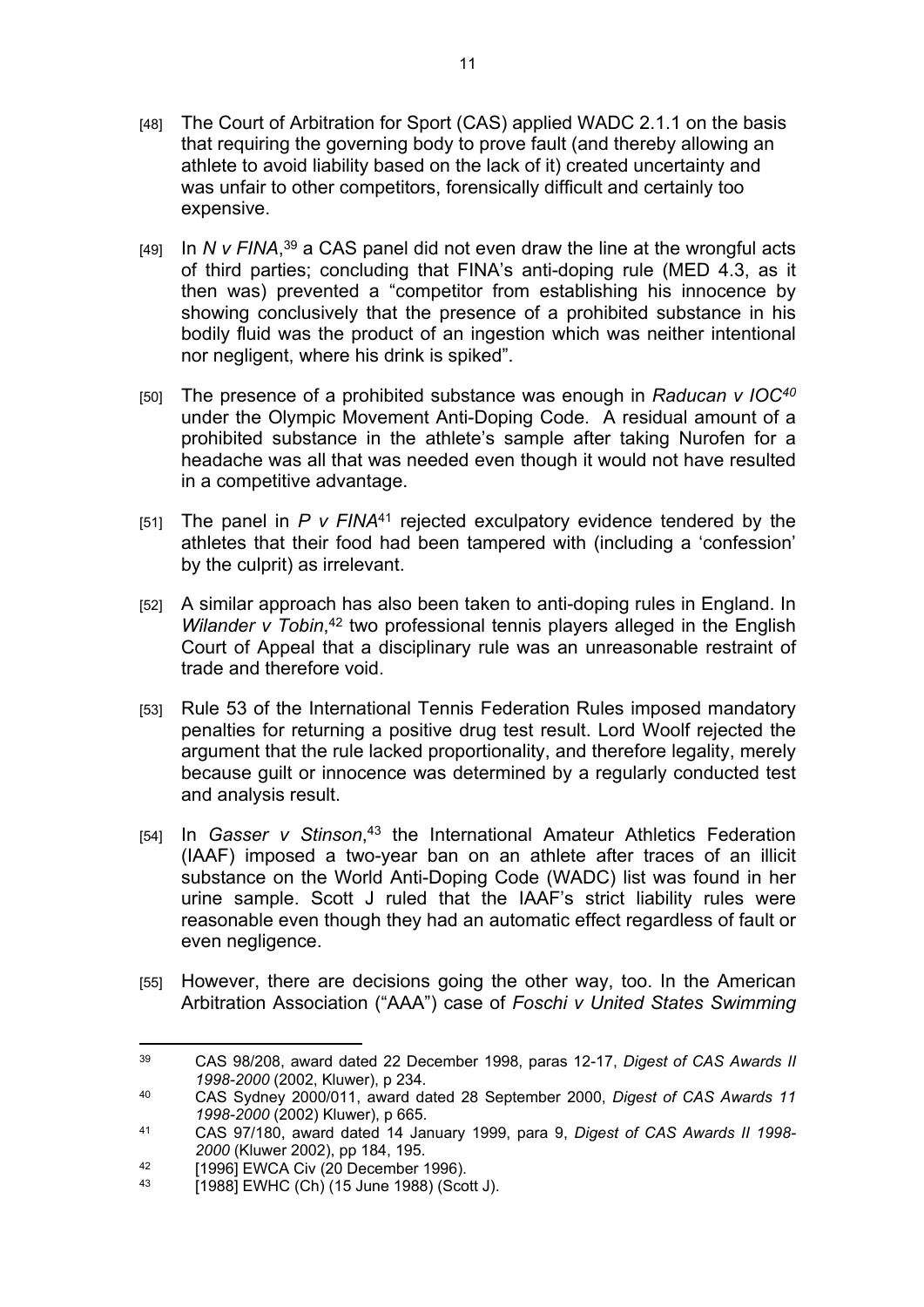*Inc* ("USS"),<sup>44</sup> for example, a member of the US swim team tested positive in 1995 for an anabolic steroid prohibited under international swimming rules. She honestly did not know how the substance entered her body but it was possible that she could have ingested it unwittingly.

- [56] The USS Board initially imposed a two-year ban, notwithstanding the lack of proven fault and distinct chance of a total lack of intent, but later reversed it in favour of a short period of probation.
- [57] Foschi successfully reviewed the decision. Mandating a sanction on proof of a positive test result and making known facts and circumstances relevant only as to the severity of penalty was held to be ultra vires (illegal) because it was unprincipled and disproportionate in effect.
- [58] The AAA Tribunal concluded that:

"... a fair reading of the rules at issue<sup>45</sup> and the testimony of the Vice president of FINA and the President of USS is that once an athlete tests positive there really is no way, absent a showing that the sample was not the swimmer's or there was a defect in the chain of custody of the sample or the laboratory tests, for the athlete to exculpate her or himself and a sanction is the inevitable result… the purpose of this interpretation of the (FINA) MED rules is, in essence, to ensure that not one guilty party go free, albeit that innocent parties are punished…"

but went on to hold that imposing any sanction on an athlete who was "innocent and without any fault" under the rules of strict liability was contrary to due process requirements and

> "…so offends our deeply rooted and historical concepts of fundamental fairness so as to be arbitrary and capricious".

[59] Fault and the benefit of the doubt were also held to be prerequisites of liability for a rule breach in *Krabbe*. 46

### **Strictness in racing**

- [60] Because RQ has a monopoly over licensing and discipline in racing, it has (or should have) a special obligation to act in such a way so as to avoid needless damage to the reputations and employment interests of "innocent" participants.
- [61] This responsibility heavily informed the decision in *Maynard v Racing Penalties Appeal Tribunal of Western Australia* (*Maynard*).<sup>47</sup> In that case, stewards convicted a horse trainer of administering a prohibited substance contrary to the local racing rules, even though it was for a legitimate veterinary purpose unlikely to have enhanced performance on race day. He appealed, asserting that he should have been given the benefit of the

<sup>&</sup>lt;sup>44</sup> CAS Lausanne 96/156 (Award dated 10 January 1997).

 $^{45}$  FINA Rule Med 4.17.3.

 $^{46}$  LG Munchen, 17 May 1995 Spu Rt (Zeitschnift fur Sport und Recht) 1995, 61.<br> $^{47}$  (1994) 11 WAR 1

<sup>(1994) 11</sup> WAR 1.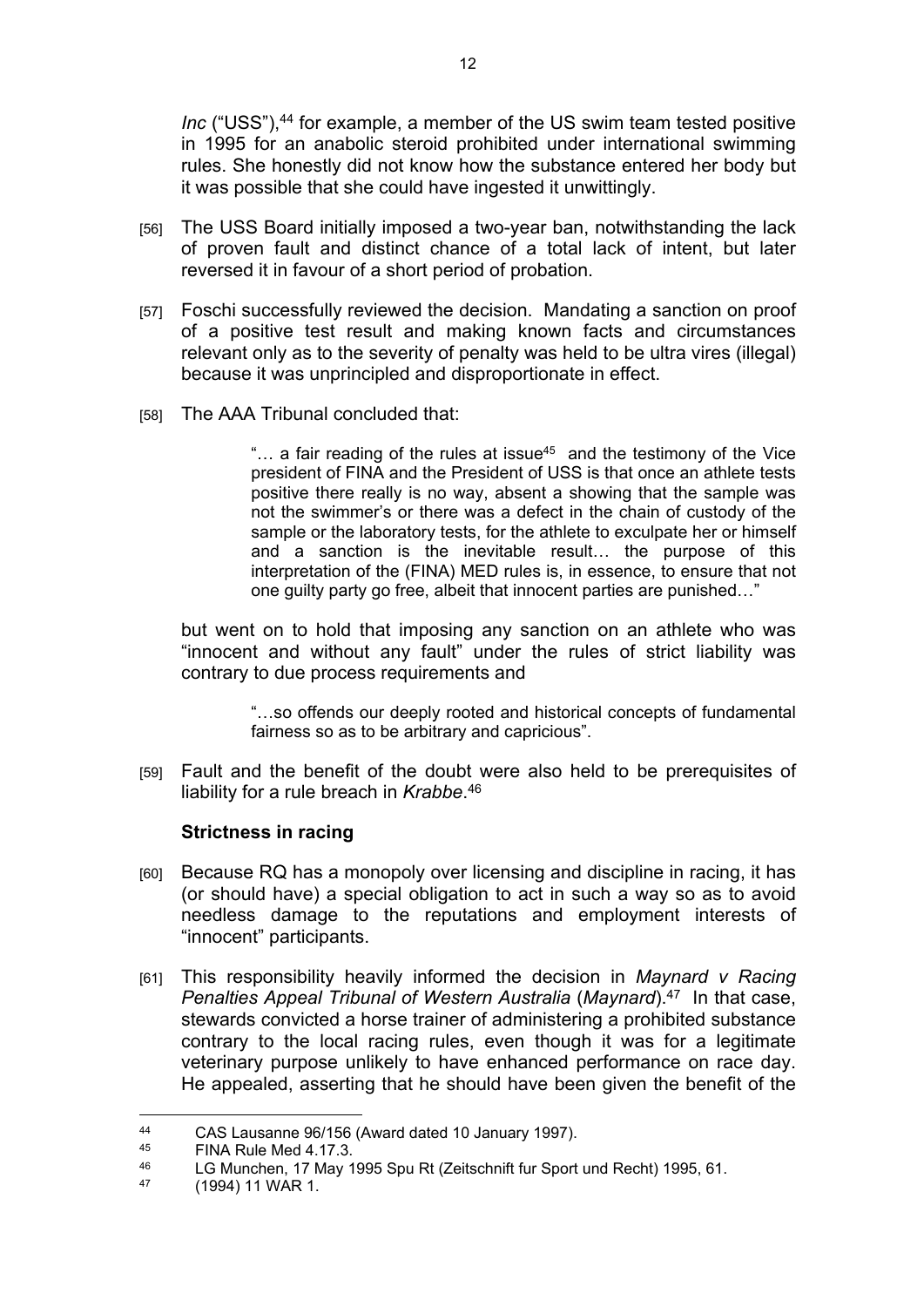mistake of fact excuse equivalent to s 24 of the Queensland *Criminal Code* (or similar).

- [62] The majority of the court, Ipp and Wallword JJ, upheld the appeal reasoning from the basal principles of fairness<sup>48</sup> and the High Court decision in *He Kaw Teh v The Queen*<sup>49</sup> about the need for proven fault as a presumed precondition to (criminal) responsibility unless the contrary is stated or unmistakably intended.
- [63] However, the same argument failed to find favour with the Full Bench of the court in a later trotting case, *Harper v Racing Penalties Appeal Tribunal of Western Australia* (*Harper*).<sup>50</sup>
- [64] Anderson and Owen JJ apparently took the view that "as long as cheats don't prosper", the relevant concept of fairness did not prevent measures aimed at protecting the racing industry against corruption even if it meant that, from time to time, innocent trainers may suffer. Their Honours said:

"…the financial well-being of the industry depends significantly on the maintenance of betting turnover, the need to maintain integrity in horse racing, and to do so manifestly, is easily seen to be imperative and of paramount importance…unless racing is to be fair and honest, people may be discouraged from betting. This might be thought to justify stringent controls in respect to the administration of drugs to horses and the enforcement of those controls by peremptory means."

- [65] Likewise, in *Tucker v Auckland Racing Club* (*Tucker*),<sup>51</sup> a trainer was held liable for contravening a New Zealand Rule of Racing based solely on post-race tests which revealed the presence of strychnine in a specimen of his horse's urine. The relevant rule<sup>52</sup> provided that the person in charge of a horse found on a racecourse with any trace of a drug or stimulant in its body "may" be disqualified unless the committee was satisfied he had taken all proper precautions to prevent it.
- [66] Shorland J effectively construed "may" as meaning "must" be disqualified even if the drug was administered therapeutically for bona fide medical purposes in small doses unlikely to give the horse any unfair advantage.<sup>53</sup>

### **Interpreting AR.178**

[67] As I see it, the Tribunal's task is to find the more preferable construction of the available alternatives; that is, the one that best gives practical expression to the intention of the AR's ascertained from its text and, if necessary, its context, having regard to its legitimate policy purpose, subject matter and the minimum requirements of fairness – including a

 $148$  Ibid, 13.<br>  $149$  (1085) 1

 $^{49}$  (1985) 157 CLR 523.<br>50 (1995) 12 MAD 337

 $^{50}$  (1995) 12 WAR 337.

 $^{51}$  [1956] NZLR 1.<br> $^{52}$  New Zealand R

 $52$  New Zealand Rule of Racing 103(8).<br> $53$  kid 17

Ibid, 17.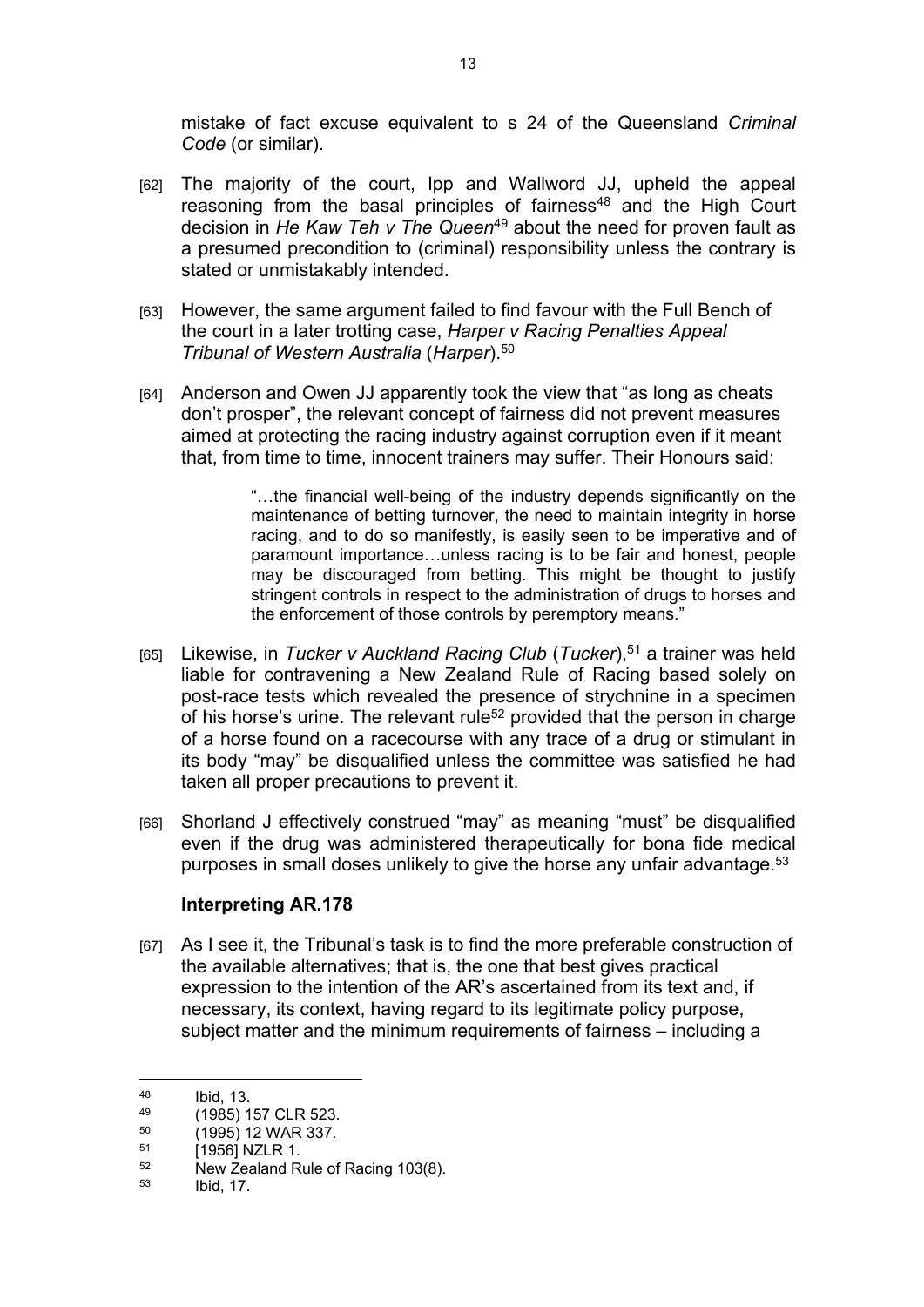person's entitlement to know with reasonable certainty the adverse consequences of the choices they make.<sup>54</sup>

- [68] Where, as here, the alternative options are finely balanced, the advantage may lie with the reading which strikes a balance between RQ's legitimate industry goals such as public confidence in the integrity of racing and the competing or conflicting economic and reputational interests of participants.<sup>55</sup>
- [69] Because trainers and other participants have no real choice but to agree to adhere to the AR's if they want to work in the industry, their terms are interpreted *contra proferentem* (strictly against the maker) and are invalid to the extent they do not accord with what is fair and reasonable or are contrary to public policy.<sup>56</sup>
- [70] For all relevant intents and purposes ordinary English words and phrases are construed in much the same way in statutes, contracts, other instruments and formal rules. Their intent is discerned primarily from their ordinary, usually literal, meaning unless the context and policy goals indicate that a different – even opposite – one was really intended.<sup>57</sup>
- [71] The ordinary meaning and effect of the phrase "may be penalised" in AR.178 is a question of fact.
- [72] To me, the word "may" in AR.178 means no more or less than what it usually does to most people. There is no contextual or policy indication that it means "must". It therefore, has discretionary not imperative effect<sup>58</sup> and it expressly confers a power, not an implied duty, to penalise for a presentation offence.<sup>59</sup>
- [73] Thus, the RDB was more or less correct in reading AR.178 as "allow(ing) the stewards the opportunity of not imposing a penalty and, at the same time, of not recording a conviction". Otherwise, AR.196 could reasonably have been expected to refer to a person "required" instead of "authorised" by the Rules "to penalise any person".
- [74] There is nothing odd about stewards having the option of excluding, exempting, excepting or excusing a person in charge of a doped racehorse from liability on the grounds of a swapped sample, irregular testing procedures or flawed analysis. Likewise, in cases where the horse was presented with a prohibited substance in its system under compulsion

<sup>54</sup> *Lewis v Jones*, 4 B.&C. 506, 512 cited by Isaacs J in *Meyers v Casey* (1913) 17 CLR 90.

<sup>55</sup> cf the comments of Bingham MR in *R v Disciplinary Committee of the Jockey Club; ex parte Aga Khan* [1993] 1 WLR 909, 914.

<sup>56</sup> cf *Traverner's Case* (1681) T Raym 446,447; 83 ER 233,234; *Tucker v Auckland Racing Club* [1956] NZLR 1, 15-16.

<sup>57</sup> *Military Rehabilitation and Compensation Commission v May* [2016] HCA 19 [10]; *Hafza v Director General of Social Security* (1985) 6 FCR 444.

<sup>58</sup> *Finance Facilities Pty Ltd v Federal Commissioner of Taxation* (1971) 127 CLR 106 (Windeyer J).

<sup>59</sup> Cf *MacDougall v Paterson* (1880) 5 App Cas 214 (Jervis CJ).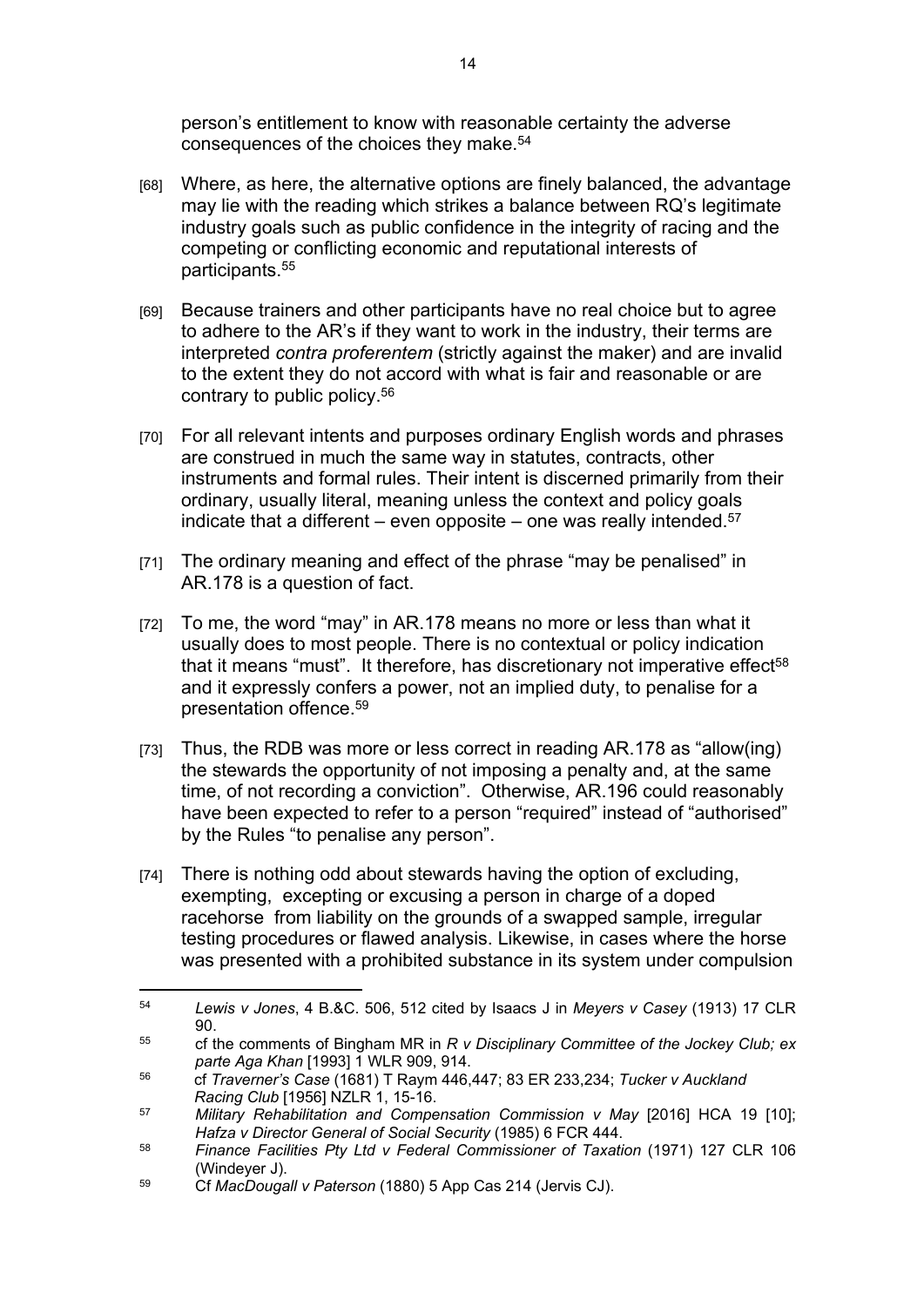(force), duress (fear), accidentally (mistake) or as a consequence the unauthorised and perhaps unpreventable intervention of a third party (nobbling).

- [75] On this construction, a person in charge of a horse found (or presenting) with a prohibited substance in its system on a racecourse is liable to be penalised for infringing AR.178 without proof of culpability (intent or knowledge) but not on a no fault basis. Negligence inferred from a positive analysis is all the fault required.
- [76] It is not necessary to show conclusively how the horse came to be contaminated but reasonable (not improbable) excuses – for example, honest mistake – have to be negatived before the penalisation power is exercisable.
- [77] Consequently, a respondent is not liable to a penalty if an overall assessment of the evidence rebuts the no fault inferred from a positive test and reasonably supports a finding that he or she acted under an honest and reasonable mistake that the horse being presented to race was drug-free or alternatively, had done all they could to stop the horse from testing positive for a banned substance.
- [78] As McGill DCJ explained in *Wallace v Queensland Racing*: 60

"If there was evidence that a course of husbandry had been followed with the horse which would not have produced (an elevated total plasma carbon dioxide) reading, and that care had been taken to prevent the horse from being doped, then knowledge of that course of husbandry and that care potentially could have provided reasonable grounds for a belief that the horse was not so affected at the relevant time."

- [79] Although consistent with *Maynard*, this conclusion is at odds with *Harper*  and *Tucker*, as well as *Leach v R*, <sup>61</sup> where "may" preceding the phrase "refuse to fix a non-parole period" was held not to give a discretion but to vest a power, coupled with a mandatory duty, to exercise it if all preconditions were satisfied.
- [80] This divergence of opinion is regrettable but the inevitable result of application of the same interpretive principles of interpretation and liability by reasonable minds that have ultimately reached contrary conclusions without any of them being demonstrably right or manifestly wrong.
- [81] However, reading or applying sporting rules too strictly and imposing mandatory sanctions unrelated to moral blame<sup>62</sup> to achieve objectives such as prevention of cheating (via the loss of any unfair competitive advantage) animal protection and the reputation of racing at the expense of blameless victims seems morally questionable.

 $^{60}$  [2007] QDC 168 [40].

 $^{61}$  (2007) 230 CLR 1.<br> $^{62}$  Adam Lowis and Ju

<sup>62</sup> Adam Lewis and Jonathan Taylor, *Sport: Law and Practice* (Butterworths, 2008) 949.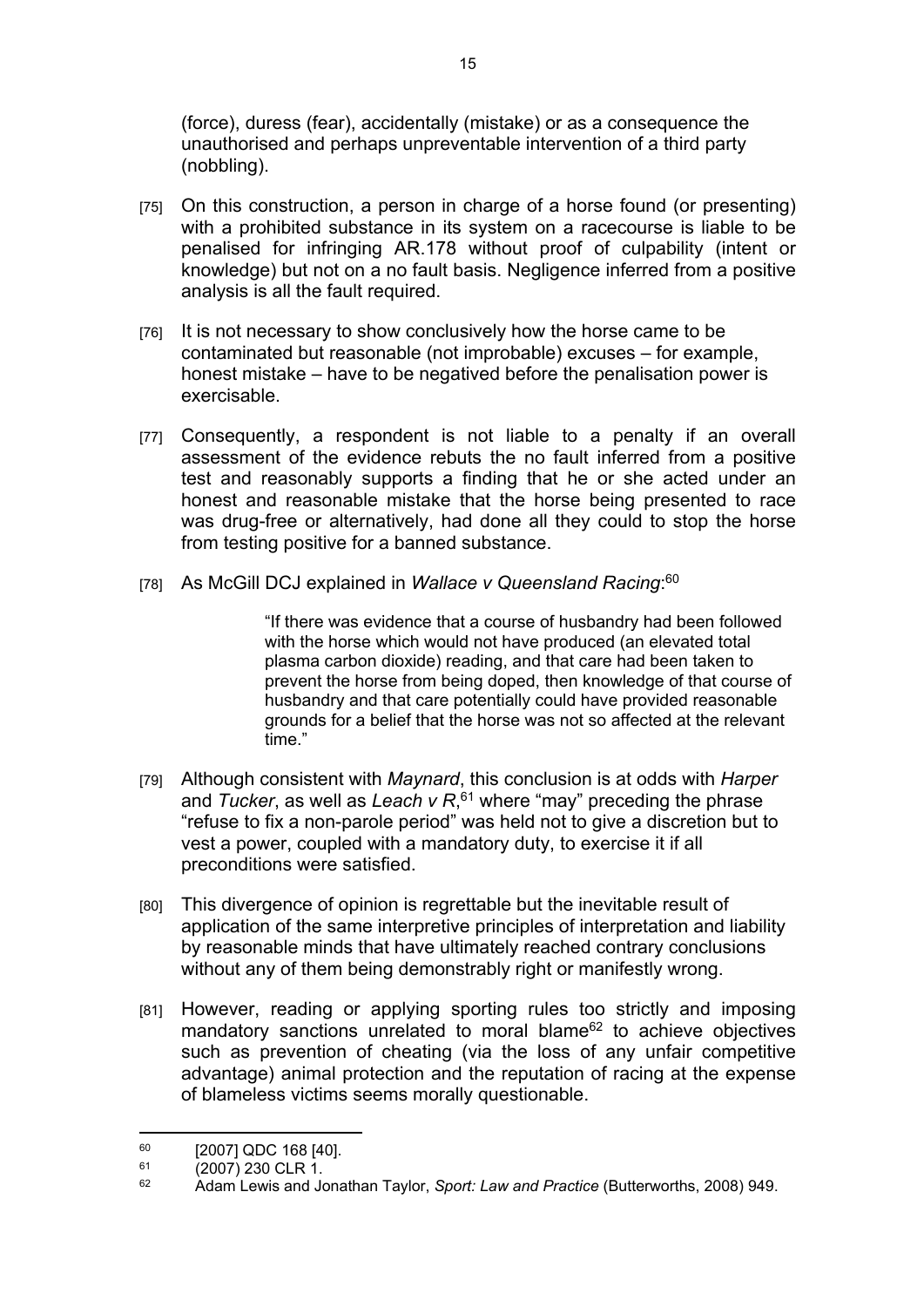- [82] My interpretation of AR.178 is not incompatible with the removal of the due diligence defence from AR.178 which as an express proviso to liability, presumably applied to the exclusion of all other excuses. While it is arguable the change intended to make AR.178 even *stricter* by depriving a trainer charged with a presentation offence of even limited defences, it may have had the reverse effect of allowing for a wider variety of explanations excuses such as mistakes of fact.<sup>63</sup>
- [83] That said, a due diligence type defence would not assist a respondent where the offending conduct was substantially attributable to inadequate stable management, control or supervision.
- [84] Requiring proof of low-level fault for a presentation offence is not inimical to the implementation of an effective anti-doping policy either – it just makes it a fair one as well. Acting on evidence-based exculpatory circumstances in an inquiry into a person's liability to a penalty will not logically reduce compliance levels or encourage false defences.<sup>64</sup>
- [85] This is because "a mere assertion of lack of fault by an athlete who has tested positive is unlikely to be successful and it would be open to the tribunal to draw the natural and proper inferences that arise from the evidence. At the very least the athlete would bear an evidential burden in relation to a contention of lack of fault and, in the absence of credible evidence, would run the risk of a determination of guilt".<sup>65</sup>
- [86] There is no reason why the admission of a possibility of the proof of innocence should derail the disciplinary process when conducted with scepticism by experienced tribunals<sup>66</sup> especially where the respondent has a genuine ability to rebut what is (or should be) only the prima facie prescription or inference arising from a positive test result.
- [87] As Lauri Tarasti says: 67

"Explanations of what might have happened are as a rule not credible. Only facts count. The [positive] finding is normally the only fact the sports organisations have at their disposal. The counter-evidence must also be facts, not beliefs or claims."

### **Applying AR. 178**

[88] The respondent was liable to a penalty under AR.178 for a negligent violation of its terms unless he had a satisfactory explanation for the horse's failure of the drug test or a reasonable excuse for the presence of the hyoscine in its system, but because he was "wholly ignorant" of the banned substance's presence in his horse and – conjecture and

<sup>63</sup> cf *Wallace v Queensland Racing* [2007] QDC 168 [48]; *Rogerson v Racing New South Wales* (Sydney, Monday 25 June, 2007) (Thorely J).

<sup>64</sup> See *He Kaw Teh v The Queen* (1985) 157 CLR 523,567-568.

<sup>65</sup> Paul McCutcheon, 'Sports Discipline, Natural Justice and Strict Liability' (1999) 28 *Anglo-American Law Review* 37,67.

 $^{66}$  Above n 43.

<sup>67</sup> Lauri Tarasti, *Legal Solutions in International Doping Cases* (SEP Editrice, 2000) 112.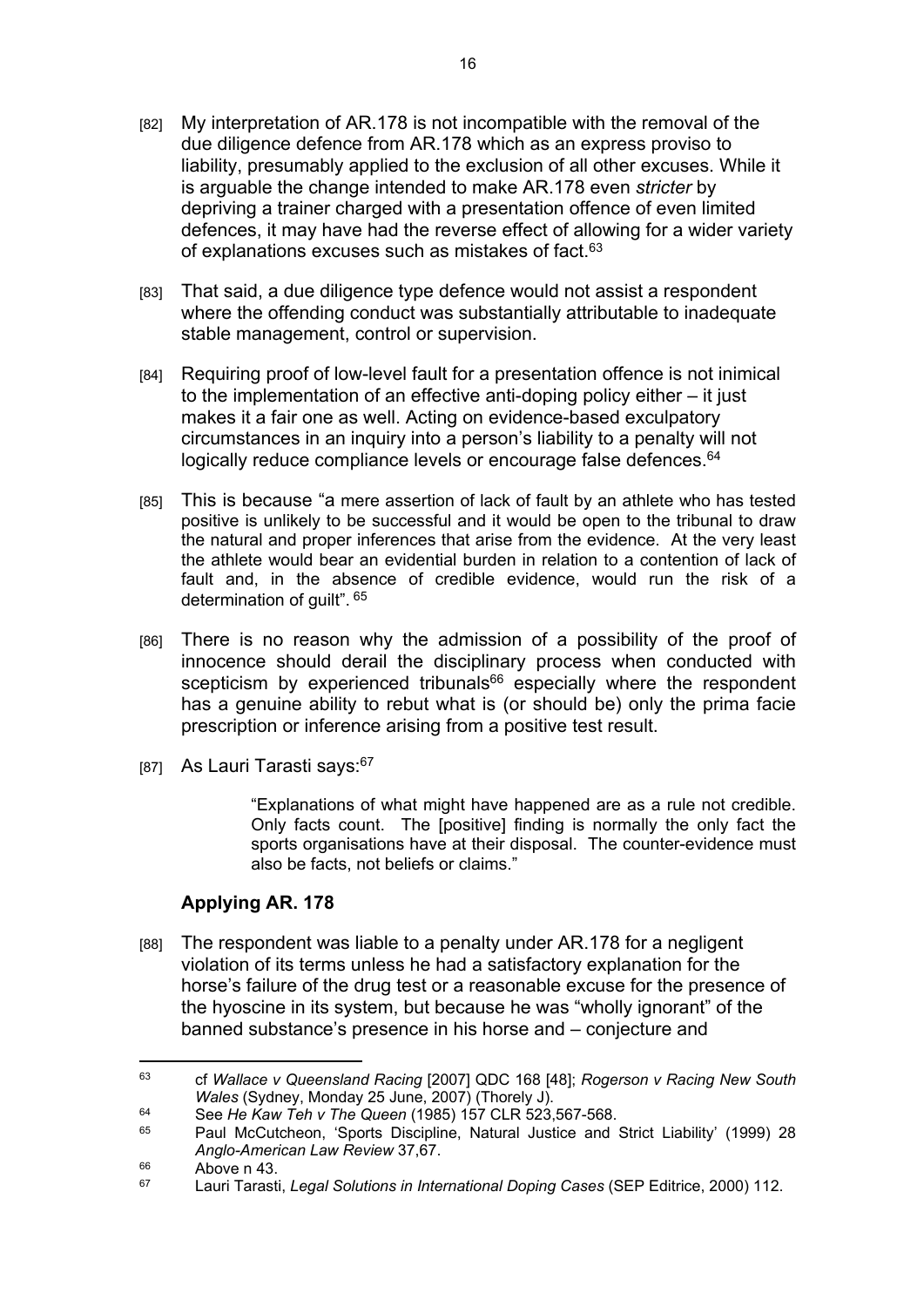speculation aside – was at a loss to innocently explain the existence of the state of affairs on which liability depends – the positive analytical result – he was technically liable to be penalised by the stewards on the findings they made.

- [89] Thus, it was wrong for the RDB to conclude that the penalisation power is exercisable only "where the stewards can be satisfied that there is no other possible explanation for the finding of the substance". The respondent had (at least) a positive evidentiary burden to sufficiently raise the excuses of mistake, accident or due diligence before the stewards had the affirmative burden of negativing it. He did not meet that challenge.
- [90] There is a criminal law principle derived from *Peacock v The King*<sup>68</sup> that, in circumstantial cases, a jury must acquit unless the facts are not only consistent with guilt but inconsistent with any other rational conclusion. But that rule does not apply in civil cases. An alleged breach of contract, for example, is made out if it is a reasonable explanation for what happened. It does not have to be the only one.
- $[91]$  There was no or insufficient evidence to support the RDB finding that it was most likely due to contaminated feed or ingestion of weeds than anything done by the respondent but there was no indication that lax stable practices failed to detect it either. The preponderance of the available evidence did not "indicate that at the relevant time there more likely than not was hyoscine in either the feed utilised in the stable or in the grasses and crab apple weeds upon which the horse grazed" or that there was any other credible cause beyond the scope of the respondent's reasonable control.
- [92] On the contrary, the available evidence was intractably neutral on the question and forensically incapable of logically supporting the inferences drawn by the RDB in the respondent's favour. The finding – that some "purely unknown element" was responsible for, or, at least, substantially contributed to the test result – was not rationally open on the evidence.
- [93] Accordingly, the stewards had power (but not a duty) to penalise him. They could easily have exercised their discretion to overlook his liability in the circumstances by deciding against the imposition of any penalty without error.
- [94] On review, however, the RDB did not have to follow the stewards lead and were perfectly entitled to reach different – even opposite – but no less reasonable conclusions on the same body of evidence.
- [95] Put another way, it was open to the RDB to infer an actual, honest and reasonable, but mistaken belief on the respondent's part about the presented horse's blood chemistry (a state of things)<sup>69</sup> and, therefore, he was not even liable to – much less, deserving of – any penalty.

 $^{68}$  (1911) 13 CLR 619.

<sup>69</sup> *Harmer v Grace* [1980] Qd R 395,399.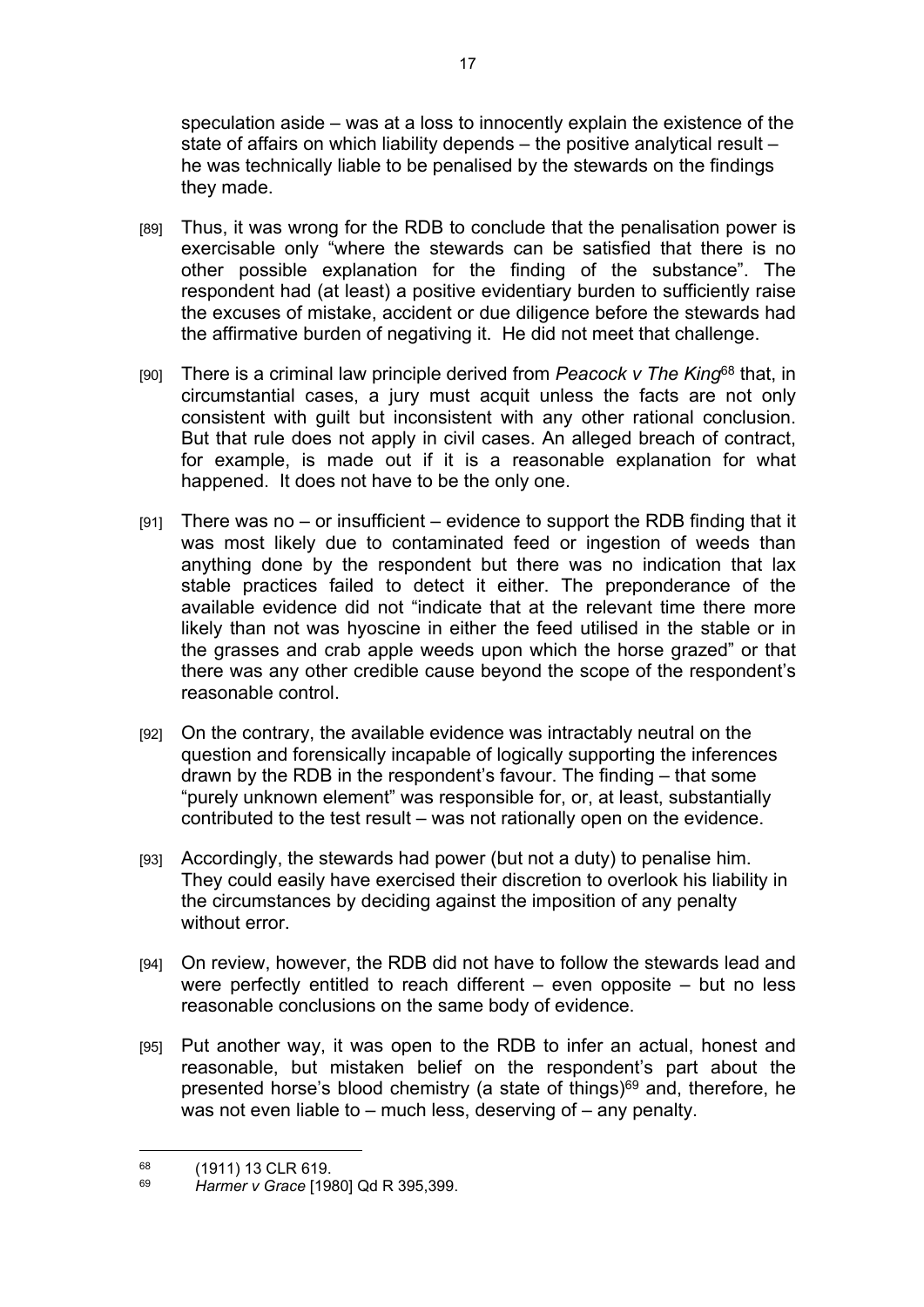- [96] Although the RDB was not asked to (and did not) specifically consider or make findings about whether the respondent's prima facie liability was excused on the basis of a mistake of fact in accepting that the respondent did nothing wrong, it impliedly found he had shown that he had done all he could to ensure against a prohibited presentation and (based on standard practices) had no reason to believe the horse was non-compliant.
- [97] As the proven facts were equally capable of being held to contravene AR.178 as not it should be inferred, that the RDB properly understood and applied the rule<sup>70</sup> and, therefore, did not make any appellable error of law in proceeding as it did.

### **The power to convict**

- [98] A conviction is a technical legal concept used in criminal contexts to refer to a finding of guilt or a guilty plea as a precondition to the power of a court to sentence for an offence.
- [99] As AR.178 is not a statutory provision enforced by a court<sup>71</sup> relating to the law of racing in Queensland<sup>72</sup> the penalty discretion does not invest the stewards or RDB with any power to "convict"<sup>73</sup> and it is wrong to use the term in connection with the penalisation power for a breach of the terms of rules of a sporting association<sup>74</sup> especially when the participants have not agreed to it as a consequence of a rule violation.
- [100] Rule 256(6) of the Australian Harness Racing Rules, by contrast, specifically state that one or more of specified penalties may be imposed on a person, club or body guilty of an **offence** under the rules, but a **conviction** need not necessarily be entered or a penalty imposed although an offence is proven.

### **The inadequacy ground**

- [101] Not every infraction can or should be penalised; especially if the violation was trivial or the basis of liability more careless than culpable. Deterring the respondent and others from contravening for the first time (or again) is the main aim. This is achieved by providing a powerful disincentive against the failure to prevent the use of performance enhancing or inhibiting substances. Therefore, if a trainer is not culpable, there is no need to punish if he or she has an uncontradicted reasonable excuse or innocent explanation for non-observance.
- [102] The penalisation discretion, in this case, had to be exercised according to the principles of necessity, proportionality and utility for the purpose of prevention, protection and deterrence – on the basis that, although

<sup>70</sup> *Lee v Showmen's Guild of Great Britain* [1952] 2 QB 329.

<sup>71</sup> *R v Wadley; ex parte Burton* [1976] Qd R 286.

<sup>72</sup> Ibid [21] cf the offences in the *Racing Act* Ch 8 (for which a conviction may be recorded).

<sup>&</sup>lt;sup>73</sup> All the stewards can do is publish the fact that a penalty was imposed under AR.8(x)<br><sup>74</sup> Benalties and Sentances Act 1999 (Old) s 4

<sup>74</sup> *Penalties and Sentences Act* 1999 (Qld) s 4.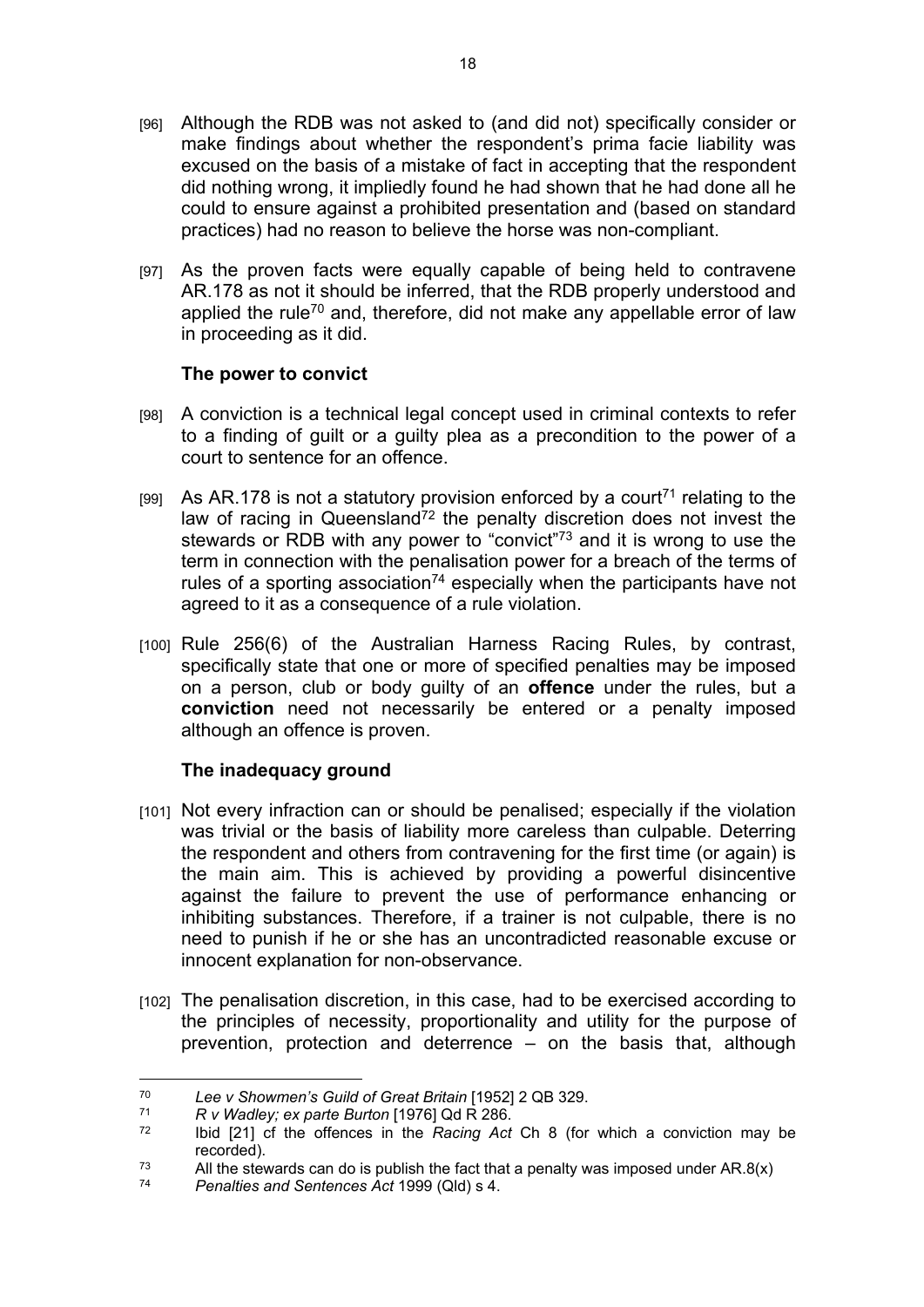unexplained, the presence of hyoscine in the horse was not shown to be due to the respondent's fault or neglect. Thus, it was for the stewards (and later the RDB) to choose whether (and what) penalty should be imposed having regard to the respondent's assessed culpability and other relevant circumstances.

[103] Brennan J noted in *He Kaw Teh*<sup>75</sup> that the conventional policy purposes of regulating activities (e.g. crime prevention and law enforcement) are unlikely to be promoted by imposing criminal (or penal) liability on those who did not know the wrongfulness of their actions or could not have effectively avoided them. As His Honour pointed out:

> "The penalties of the criminal law cannot provide a deterrent against prohibited conduct to a person who is unable to choose whether to engage in that conduct or not, or who does not know the nature of the conduct which he may choose to engage in or who cannot foresee the results which may follow from the conduct (where those results are at least part of the mischief at which the statute is aimed). It requires clear language before it can be said that a statute provides for a person to do or to abstain from doing something at his peril and make him criminally liable if his conduct turns out to be prohibited because of circumstances that that person did not know or because of results that he could not foresee."

- [104] The salient penalisation factors are not spelled out in the AR's but clearly include the character and the degree of culpability of the applicant which, in this case, the RDB found was such as to warrant the transgression being overlooked and any penalty waived.
- [105] Considerations irrelevant to liability, such as good character, lack of knowledge, accident or carelessness and even unexcluded possibilities may mitigate, if not sufficient to excuse or support a forensic finding consistent with innocence.
- [106] The RDB was within its rights in re-exercising the discretion to choose not to impose any penalty at all, because the respondent was "a man of senior years with an unblemished record throughout his (long) history", he was "forthright in his approach", at the mercy of a rule "somewhat predatory in its conclusiveness", held in "great respect" by the stewards, not morally culpable, not even partially suspended from training, and already financially disadvantaged by the horse's disqualification. There is no *House v The King<sup>76</sup>* error evident in this approach and, therefore, no power to disturb it.

### **Summary**

[107] The respondent was held by the RDB not to be liable to a penalty for a presentation "offence" against AR.178 because he had rebutted the implied fault element of liability. Even on the stewards' liability finding, the

 $^{75}$  (1985) 60 ALR 449,481.

<sup>(1936) 55</sup> CLR 499.